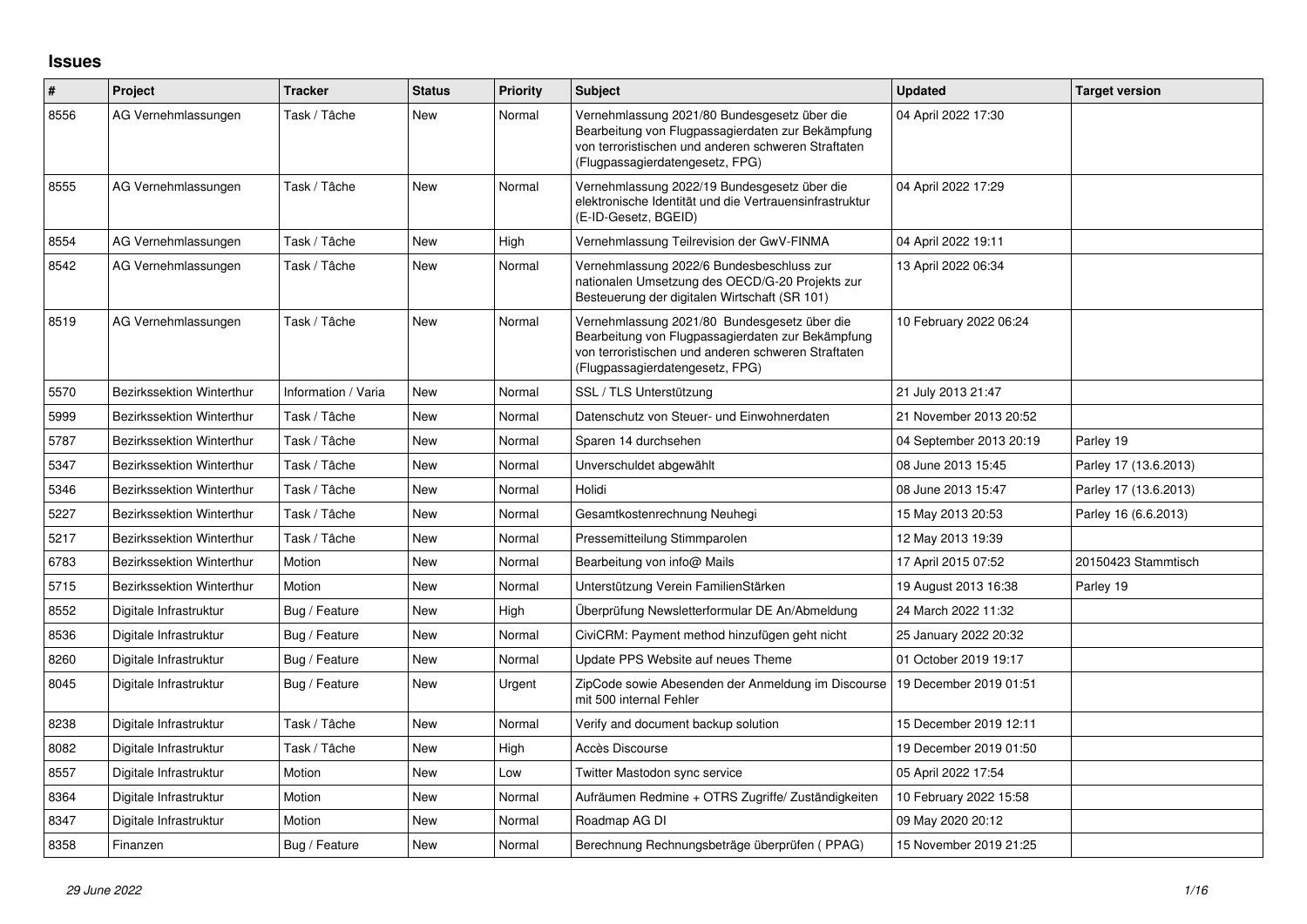| $\pmb{\#}$ | Project                    | <b>Tracker</b>      | <b>Status</b> | <b>Priority</b> | <b>Subject</b>                                                                                                                              | <b>Updated</b>          | <b>Target version</b> |
|------------|----------------------------|---------------------|---------------|-----------------|---------------------------------------------------------------------------------------------------------------------------------------------|-------------------------|-----------------------|
| 8248       | Finanzen                   | Task / Tâche        | New           | Normal          | Budget 2020                                                                                                                                 | 19 August 2019 18:25    |                       |
| 8001       | Finanzen                   | Task / Tâche        | <b>New</b>    | Normal          | Fehlende Finanzdaten / Jahre auf der Homepage mit<br>entsprechenden Forumalren ergänzen                                                     | 01 December 2018 17:35  |                       |
| 8000       | Finanzen                   | Task / Tâche        | New           | Normal          | Mitgliederbeiträge der Sektionen                                                                                                            | 01 December 2018 16:34  |                       |
| 7657       | Finanzen                   | Task / Tâche        | <b>New</b>    | Urgent          | <b>BTC Zahlungen</b>                                                                                                                        | 12 April 2017 22:16     |                       |
| 7986       | Grafik und Design          | Task / Tâche        | <b>New</b>    | Normal          | Datenv von Grafik/Design auf einer Instanz der PPS<br>hosten                                                                                | 22 January 2019 12:54   |                       |
| 6380       | <b>Pirate Party Policy</b> | Information / Varia | New           | Normal          | PAD - Consulation LSI - Vernaemlassung ISG                                                                                                  | 22 April 2014 12:13     |                       |
| 6379       | <b>Pirate Party Policy</b> | Information / Varia | New           | Normal          | Refenz material - Documentation de reference - Reading   22 April 2014 12:11<br>Material                                                    |                         |                       |
| 6245       | <b>Pirate Party Policy</b> | Information / Varia | <b>New</b>    | Normal          | Reading material review                                                                                                                     | 05 March 2014 15:05     |                       |
| 6240       | <b>Pirate Party Policy</b> | Information / Varia | <b>New</b>    | Normal          | Reading material review                                                                                                                     | 05 March 2014 14:41     |                       |
| 6239       | <b>Pirate Party Policy</b> | Information / Varia | <b>New</b>    | Normal          | Consultation - Modification du code civil (CC; Droit de<br>I'adoption) / Vernehmlassung - Änderung des<br>Zivilgesetzbuches (ZGB; Adoption) | 05 March 2014 14:44     |                       |
| 6207       | <b>Pirate Party Policy</b> | Information / Varia | <b>New</b>    | Normal          | Reading material review                                                                                                                     | 04 March 2014 13:53     |                       |
| 6202       | <b>Pirate Party Policy</b> | Information / Varia | New           | Normal          | Reading material review                                                                                                                     | 04 March 2014 13:21     |                       |
| 5339       | <b>Pirate Party Policy</b> | Information / Varia | <b>New</b>    | Normal          | Compilation des prises de position                                                                                                          | 06 June 2013 17:16      |                       |
| 4942       | <b>Pirate Party Policy</b> | Information / Varia | New           | Normal          | Provide an outline, and approach for the development of<br>the position paper                                                               | 30 September 2013 19:23 |                       |
| 7975       | <b>Pirate Party Policy</b> | Task / Tâche        | New           | Normal          | Änderung des Betäubungsmittelgesetzes und<br>Verordnung über Pilotversuche nach dem<br>Betäubungsmittelgesetz (Pilotversuche mit Cannabis)  | 04 March 2019 14:49     |                       |
| 6378       | <b>Pirate Party Policy</b> | Task / Tâche        | New           | Normal          | Vernehmlassung: Informationssicherheitsgesetz                                                                                               | 22 April 2014 12:11     |                       |
| 6255       | <b>Pirate Party Policy</b> | Task / Tâche        | <b>New</b>    | Normal          | Positionspapier Rechtsstaat updaten                                                                                                         | 21 November 2015 16:11  |                       |
| 6254       | <b>Pirate Party Policy</b> | Task / Tâche        | New           | Normal          | Positionspapier Suchtpolitik updaten                                                                                                        | 21 November 2015 16:12  |                       |
| 6248       | <b>Pirate Party Policy</b> | Task / Tâche        | New           | Normal          | Communication - press release - communication interne<br>-> via pages de sections, twitter & facebook                                       | 05 March 2014 15:16     |                       |
| 6247       | <b>Pirate Party Policy</b> | Task / Tâche        | <b>New</b>    | Normal          | Rédaction du rapport et de la lettre d'accompagnement                                                                                       | 05 March 2014 15:15     |                       |
| 6246       | <b>Pirate Party Policy</b> | Task / Tâche        | New           | Normal          | Development of the PPS report on the consultation                                                                                           | 05 March 2014 15:13     |                       |
| 6243       | <b>Pirate Party Policy</b> | Task / Tâche        | <b>New</b>    | Normal          | Communication - press release - communication interne<br>-> via pages de sections, twitter & facebook                                       | 05 March 2014 14:55     |                       |
| 6242       | <b>Pirate Party Policy</b> | Task / Tâche        | New           | Normal          | Rédaction du rapport et de la lettre d'accompagnement                                                                                       | 05 March 2014 14:57     |                       |
| 6241       | <b>Pirate Party Policy</b> | Task / Tâche        | New           | Normal          | Development of the PPS report on the consultation                                                                                           | 05 March 2014 14:44     |                       |
| 6224       | <b>Pirate Party Policy</b> | Task / Tâche        | New           | Normal          | Publication - Diffusion aux sections                                                                                                        | 04 March 2014 15:19     |                       |
| 6223       | <b>Pirate Party Policy</b> | Task / Tâche        | <b>New</b>    | Normal          | traduction                                                                                                                                  | 04 March 2014 15:19     |                       |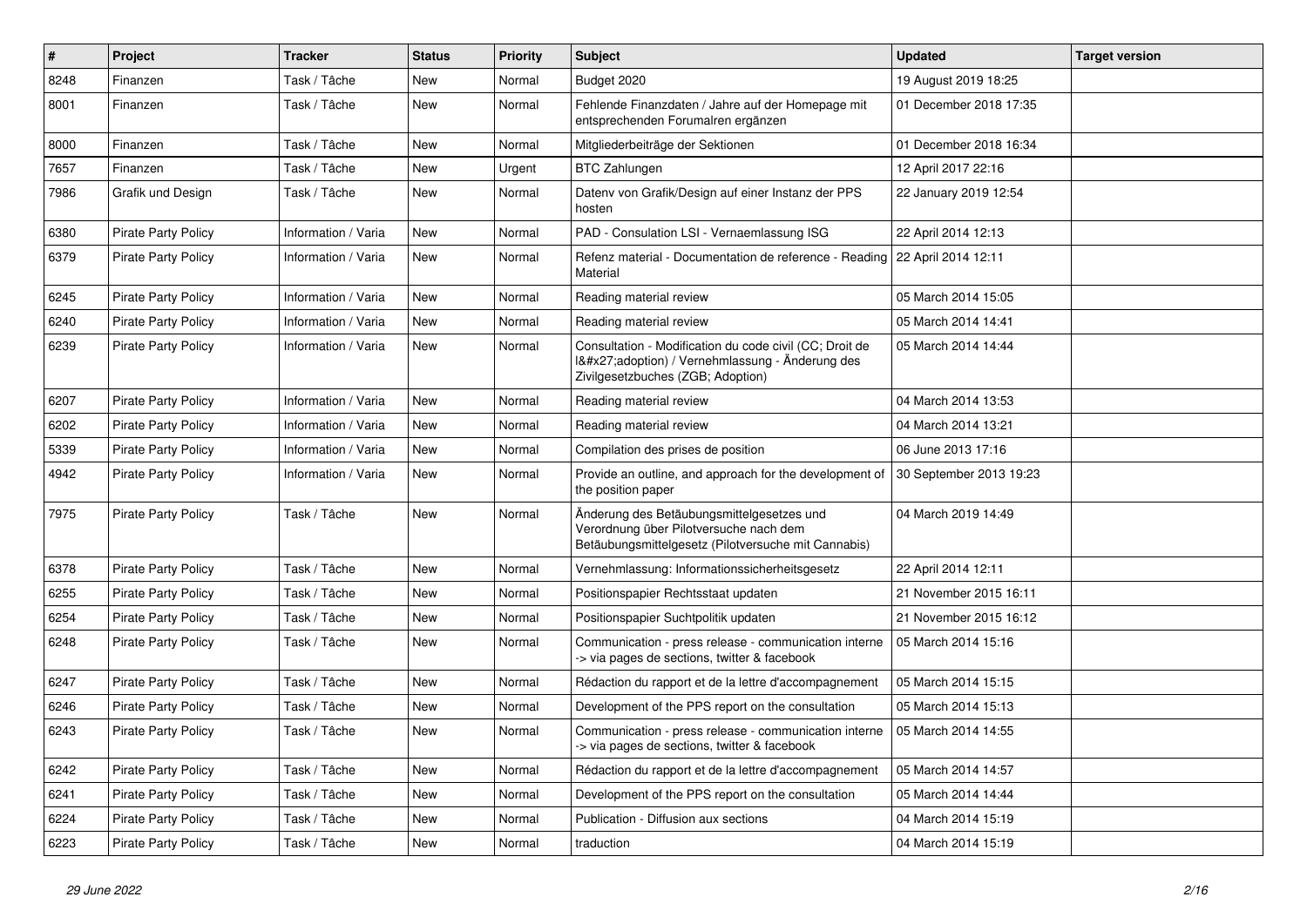| $\sharp$ | Project                           | <b>Tracker</b>      | <b>Status</b> | <b>Priority</b> | <b>Subject</b>                                                                                                                                             | <b>Updated</b>          | <b>Target version</b>     |
|----------|-----------------------------------|---------------------|---------------|-----------------|------------------------------------------------------------------------------------------------------------------------------------------------------------|-------------------------|---------------------------|
| 6219     | Pirate Party Policy               | Task / Tâche        | New           | Normal          | Position guideline development planning                                                                                                                    | 04 March 2014 14:49     |                           |
| 6218     | Pirate Party Policy               | Task / Tâche        | <b>New</b>    | Normal          | Position guideline development                                                                                                                             | 04 March 2014 14:49     |                           |
| 6217     | <b>Pirate Party Policy</b>        | Task / Tâche        | New           | Normal          | XML Formatting for bootstrap integration                                                                                                                   | 04 March 2014 14:38     |                           |
| 6216     | <b>Pirate Party Policy</b>        | Task / Tâche        | New           | Normal          | Translation of all missing elements of the PPS program<br>draft                                                                                            | 04 March 2014 14:39     |                           |
| 6215     | <b>Pirate Party Policy</b>        | Task / Tâche        | New           | Normal          | Development of the "Economy" section                                                                                                                       | 04 March 2014 14:36     |                           |
| 6214     | <b>Pirate Party Policy</b>        | Task / Tâche        | New           | Normal          | Development of the "Patrimoine Commun" section of<br>PPS Program                                                                                           | 04 March 2014 14:33     |                           |
| 6213     | <b>Pirate Party Policy</b>        | Task / Tâche        | New           | Normal          | Development of the "Environment" section                                                                                                                   | 04 March 2014 14:28     |                           |
| 6212     | Pirate Party Policy               | Task / Tâche        | <b>New</b>    | Normal          | Development of the "Security" section                                                                                                                      | 04 March 2014 14:33     |                           |
| 6211     | <b>Pirate Party Policy</b>        | Task / Tâche        | New           | Normal          | Development of the "Etat de droit" section                                                                                                                 | 04 March 2014 14:34     |                           |
| 6210     | <b>Pirate Party Policy</b>        | Task / Tâche        | New           | Normal          | Development of the Area verbiage                                                                                                                           | 04 March 2014 14:34     |                           |
| 6209     | <b>Pirate Party Policy</b>        | Task / Tâche        | New           | Normal          | PPS Program development                                                                                                                                    | 04 March 2014 14:17     |                           |
| 6205     | <b>Pirate Party Policy</b>        | Task / Tâche        | <b>New</b>    | Normal          | Development of the PPS report on the consultation                                                                                                          | 04 March 2014 13:32     |                           |
| 6201     | <b>Pirate Party Policy</b>        | Task / Tâche        | New           | Normal          | Consultation - Modification du Code des obligations<br>(Droit des raisons de commerce) / Vernehmlassung -<br>Änderung des Obligationenrechts (Firmenrecht) | 04 March 2014 13:21     |                           |
| 5068     | <b>Pirate Party Policy</b>        | Task / Tâche        | <b>New</b>    | Normal          | Fehlende Position zu Whistleblowing                                                                                                                        | 21 November 2015 16:13  |                           |
| 5634     | <b>Pirate Party Policy</b>        | Motion              | New           | Normal          | Weiterentwicklung Rechtsstaatpapier                                                                                                                        | 31 July 2013 17:10      |                           |
| 8471     | <b>Press and Public Relations</b> | Information / Varia | New           | Normal          | Wiki Updates                                                                                                                                               | 28 March 2021 00:34     |                           |
| 7998     | <b>Press and Public Relations</b> | Task / Tâche        | <b>New</b>    | Normal          | Presseverteiler im PressCRM aktualisieren sowie<br>ergänzen                                                                                                | 01 December 2018 13:05  |                           |
| 6729     | Section Genève                    | Information / Varia | <b>New</b>    | Normal          | Préparation référendum LRens/LSCPT                                                                                                                         | 25 March 2015 15:52     | Prochain Comité           |
| 6675     | Section Genève                    | Information / Varia | New           | Normal          | éVote : Demande de borne au sein des locaux de vote                                                                                                        | 09 April 2015 20:10     | Prochain Comité           |
| 5883     | Section Genève                    | Information / Varia | New           | Normal          | Poste à pourvoir au comité : Comptable                                                                                                                     | 10 October 2013 17:43   | Prochaine AG              |
| 7365     | Section Genève                    | Motion              | <b>New</b>    | Normal          | Prise de position pour les votations cantonales du 25<br>septembre 2016                                                                                    | 27 June 2016 10:01      |                           |
| 7364     | Section Genève                    | Motion              | New           | Normal          | Prise de position pour les votations fédérales du 25<br>septembre 2016                                                                                     | 27 June 2016 10:00      |                           |
| 8087     | Section Vaud                      | News / Information  | New           | Normal          | Stratégie nationale de protection de la Suisse contre les<br>cyberrisques (SNPC)                                                                           | 13 June 2019 15:48      | Réunion comité 2019-06-27 |
| 8084     | Section Vaud                      | News / Information  | New           | Low             | [VD] La mise en œuvre de la nouvelle gouvernance<br>documentaire des archives cantonales                                                                   | 13 June 2019 15:49      |                           |
| 8083     | Section Vaud                      | News / Information  | New           | Normal          | Les solutions apportées aux citoyens sur la<br>cybersécurité                                                                                               | 08 May 2019 15:08       | Réunion comité 2019-05-16 |
| 7989     | Section Vaud                      | News / Information  | New           | Normal          | LCAPAM - partenaires potentiel?                                                                                                                            | 08 September 2019 06:43 | Réunion comité 2019-09-19 |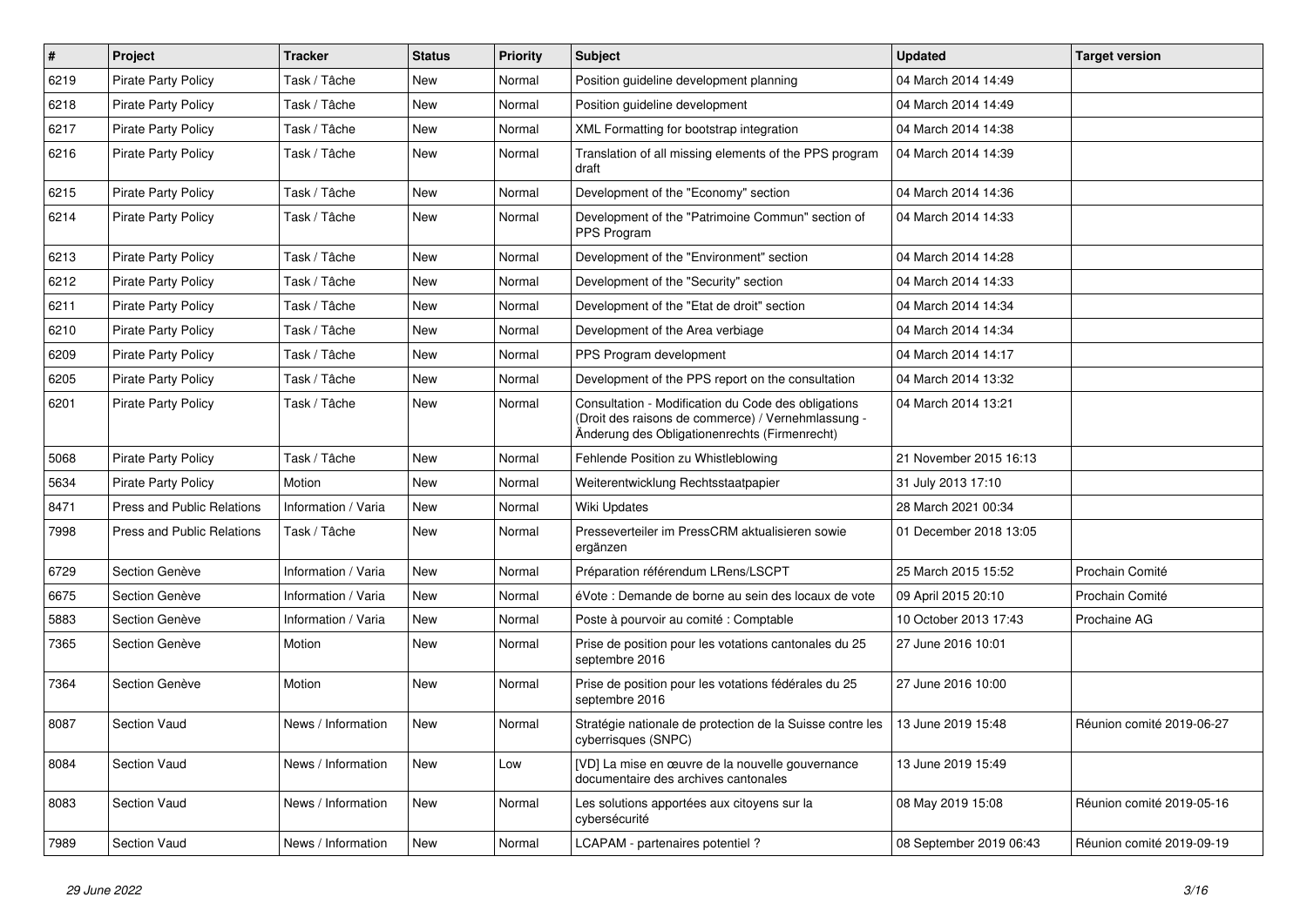| $\sharp$ | <b>Project</b>      | <b>Tracker</b>      | <b>Status</b> | <b>Priority</b> | <b>Subject</b>                                                                                                             | <b>Updated</b>          | <b>Target version</b>                   |
|----------|---------------------|---------------------|---------------|-----------------|----------------------------------------------------------------------------------------------------------------------------|-------------------------|-----------------------------------------|
| 7981     | Section Vaud        | News / Information  | New           | Normal          | Itopie                                                                                                                     | 01 November 2018 20:45  |                                         |
| 7978     | <b>Section Vaud</b> | News / Information  | <b>New</b>    | Normal          | Réunions, débats et infos: corriger les informations et<br>mise au point de la situation technique et pratique<br>actuelle | 26 October 2018 21:04   | Séance de comité 18-44                  |
| 7907     | <b>Section Vaud</b> | News / Information  | New           | Normal          | Organisation et planification de la 3ème AGE 2018                                                                          | 14 June 2018 14:56      |                                         |
| 7896     | <b>Section Vaud</b> | News / Information  | New           | Normal          | Quelle réponse à Michel Parchet concernant son email<br>sur la vente des données des clients Migros                        | 14 June 2018 14:25      | Réunion comité 14.06.2018               |
| 7825     | <b>Section Vaud</b> | News / Information  | <b>New</b>    | Normal          | Liste de contact                                                                                                           | 17 March 2018 19:49     | Réunion comité 22.03.2018               |
| 7779     | <b>Section Vaud</b> | News / Information  | New           | Normal          | se réorganiser pour être plus efficace !                                                                                   | 08 February 2018 17:50  | Réunion comité 08.02.2018               |
| 7774     | <b>Section Vaud</b> | News / Information  | New           | Urgent          | Pastafariade 2017                                                                                                          | 08 February 2018 17:16  | Réunion comité 07.12.2017               |
| 7764     | <b>Section Vaud</b> | News / Information  | New           | Normal          | Renvoi de Thomas Moret                                                                                                     | 06 December 2017 02:16  | Réunion de comité - 08<br>novembre 2017 |
| 7763     | Section Vaud        | News / Information  | New           | Normal          | Mise à jour des dates de réunion du comité                                                                                 | 06 November 2017 22:39  | Réunion de comité - 08<br>novembre 2017 |
| 7749     | <b>Section Vaud</b> | News / Information  | New           | Urgent          | Requête pour l'organisation d'une Assemblée Générale<br>extraordinaire                                                     | 08 February 2018 17:18  |                                         |
| 7600     | <b>Section Vaud</b> | News / Information  | <b>New</b>    | Normal          | 10 T-shirts noirs                                                                                                          | 15 December 2016 15:00  | Réunion du comité - 15<br>décembre 2016 |
| 7597     | <b>Section Vaud</b> | News / Information  | <b>New</b>    | Normal          | Commande de carte visite                                                                                                   | 10 December 2016 16:08  | Réunion du comité - 15<br>décembre 2016 |
| 7595     | <b>Section Vaud</b> | News / Information  | New           | Normal          | E-voting/Clusis - création d'une documentation<br>pédagogique                                                              | 10 December 2016 14:00  | Réunion du comité - 15<br>décembre 2016 |
| 7554     | <b>Section Vaud</b> | News / Information  | New           | Normal          | Introduction à OTRS                                                                                                        | 22 November 2016 09:47  |                                         |
| 7518     | <b>Section Vaud</b> | News / Information  | New           | Normal          | Correction des montants de cotisations sur le site web                                                                     | 22 October 2016 15:57   | Réunion de Comité - 20.10.2016          |
| 7490     | <b>Section Vaud</b> | News / Information  | New           | High            | <b>TEST</b>                                                                                                                | 22 September 2016 21:22 |                                         |
| 8315     | <b>Section Vaud</b> | Information / Varia | New           | Normal          | Formation sur le fonctionnement parlementaire                                                                              | 12 September 2019 15:39 | Réunion comité 2019-09-19               |
| 8314     | <b>Section Vaud</b> | Information / Varia | New           | Normal          | Initiative cantonale demandant la protection de l'intégrité<br>personnelle numérique                                       | 12 September 2019 15:14 | Réunion comité 2019-09-19               |
| 8095     | <b>Section Vaud</b> | Information / Varia | New           | Normal          | Demande d'aide pour une récolte de fonds nationale                                                                         | 28 May 2019 06:12       |                                         |
| 7829     | <b>Section Vaud</b> | Information / Varia | New           | Normal          | Revoir la nomenclature des "versions cibles"                                                                               | 19 March 2018 16:11     | Réunion comité 22.03.2018               |
| 7529     | Section Vaud        | Information / Varia | New           | Normal          | Pourquoi DMSF réduit toutes les images.                                                                                    | 05 November 2016 00:11  |                                         |
| 8327     | <b>Section Vaud</b> | Task / Tâche        | New           | Normal          | Transmission de matériel de notre parti pour les<br>élections fédérales à la BNS                                           | 26 September 2019 19:27 | Réunion comité 2019-10-31               |
| 8254     | <b>Section Vaud</b> | Task / Tâche        | New           | High            | Affichage sur les communes EF19                                                                                            | 21 August 2019 14:51    | Réunion comité 2019-08-22               |
| 8253     | <b>Section Vaud</b> | Task / Tâche        | New           | Normal          | Plate-forme EF19 vidéo de la rts                                                                                           | 21 August 2019 14:43    | Réunion comité 2019-08-22               |
| 8252     | <b>Section Vaud</b> | Task / Tâche        | New           | Normal          | Création d'un compte LinkedIn pour le PPVD                                                                                 | 21 August 2019 14:47    | Réunion comité 2019-08-22               |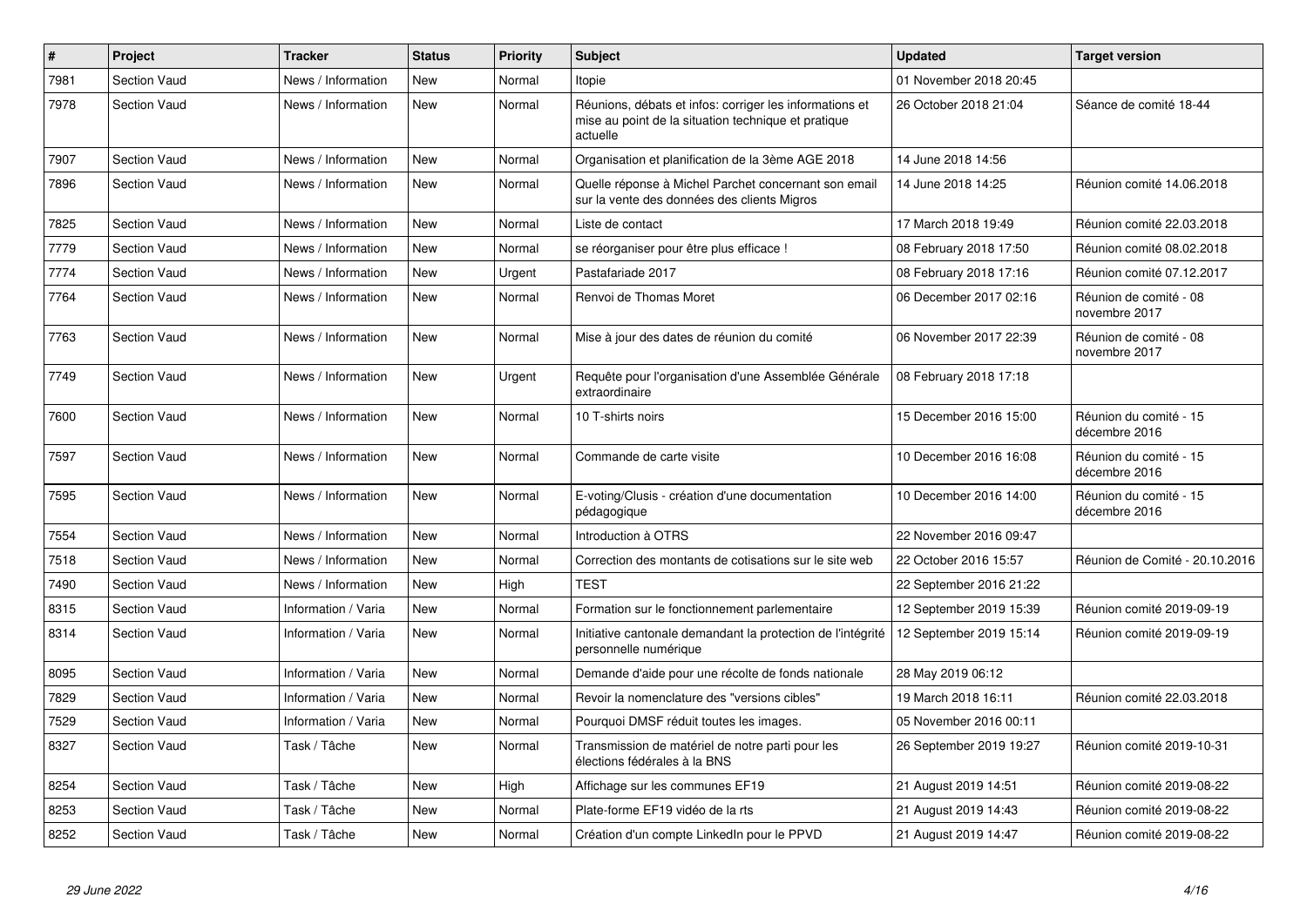| $\vert$ # | <b>Project</b>      | <b>Tracker</b>       | <b>Status</b> | <b>Priority</b> | <b>Subject</b>                                                                                                                       | <b>Updated</b>          | <b>Target version</b>                  |
|-----------|---------------------|----------------------|---------------|-----------------|--------------------------------------------------------------------------------------------------------------------------------------|-------------------------|----------------------------------------|
| 8237      | Section Vaud        | Task / Tâche         | <b>New</b>    | High            | La campagne électorale du PPVD sur les réseaux<br>sociaux privés et libres                                                           | 12 September 2019 15:03 | Réunion comité 2019-09-05              |
| 8220      | <b>Section Vaud</b> | Task / Tâche         | New           | High            | Recherche d'un petit cadeau de remerciement                                                                                          | 20 August 2019 14:57    | Réunion comité 2019-09-05              |
| 8219      | <b>Section Vaud</b> | Task / Tâche         | <b>New</b>    | High            | Rédaction de la lettre                                                                                                               | 20 August 2019 14:56    | Réunion comité 2019-08-22              |
| 8218      | Section Vaud        | Task / Tâche         | <b>New</b>    | High            | Lettre de remerciement à M. Burgerer pour son don                                                                                    | 20 August 2019 14:56    | Réunion comité 2019-09-05              |
| 8160      | <b>Section Vaud</b> | Task / Tâche         | <b>New</b>    | Normal          | Région de Nyon et Twitter                                                                                                            | 13 June 2019 17:05      | Réunion comité 2019-06-13              |
| 7906      | <b>Section Vaud</b> | Task / Tâche         | New           | Normal          | Organisation et planification de la 2ème AGE 2018                                                                                    | 14 June 2018 14:55      | Réunion comité 14.06.2018              |
| 7863      | Section Vaud        | Task / Tâche         | <b>New</b>    | Normal          | <b>Compte Twitter PPVD</b>                                                                                                           | 14 April 2018 09:24     | Réunion comité 19.04.2018              |
| 7862      | Section Vaud        | Task / Tâche         | <b>New</b>    | Normal          | Mise à jour de la page wiki des PV                                                                                                   | 14 April 2018 09:21     | Réunion comité 19.04.2018              |
| 7828      | Section Vaud        | Task / Tâche         | New           | Normal          | Communication sur le 14 avril                                                                                                        | 05 April 2018 16:42     | Réunion comité 05.04.2018              |
| 7801      | Section Vaud        | Task / Tâche         | <b>New</b>    | Normal          | Election de vérificateurs de comptes                                                                                                 | 08 February 2018 18:58  |                                        |
| 7522      | Section Vaud        | Task / Tâche         | <b>New</b>    | Normal          | Les modalités éléctorales 2017                                                                                                       | 22 October 2016 13:43   | Réunion de Comité - 20.10.2016         |
| 7521      | Section Vaud        | Task / Tâche         | <b>New</b>    | Normal          | Création d'une newsletter et appel à la candidature<br>Election cantonale                                                            | 22 October 2016 13:37   | Réunion de Comité - 20.10.2016         |
| 7505      | Section Vaud        | Task / Tâche         | New           | Normal          | Recherche de la salle pour le 8 décembre                                                                                             | 06 October 2016 22:17   | Réunion de Comité - 20.10.2016         |
| 7500      | Section Vaud        | Task / Tâche         | <b>New</b>    | Normal          | Création d'un programme de communication vaudois                                                                                     | 04 October 2016 17:54   | Réunion de Comité - 6.10.2016          |
| 7499      | <b>Section Vaud</b> | Task / Tâche         | New           | Normal          | Mise à jour logiciel du site web                                                                                                     | 04 October 2016 17:50   | Réunion de Comité - 6.10.2016          |
| 7498      | Section Vaud        | Task / Tâche         | New           | Normal          | Mise au propre du programme vaudois                                                                                                  | 04 October 2016 17:45   | Réunion de Comité - 6.10.2016          |
| 7497      | <b>Section Vaud</b> | Task / Tâche         | <b>New</b>    | Normal          | Mise à jour du calendrier du site web                                                                                                | 04 October 2016 17:42   | Réunion de Comité - 6.10.2016          |
| 7491      | Section Vaud        | Task / Tâche         | <b>New</b>    | Normal          | Comité de campagne élections cantonales 2017                                                                                         | 22 September 2016 21:53 | Réunion de Comité - 6.10.2016          |
| 7465      | Section Vaud        | Task / Tâche         | <b>New</b>    | Normal          | Newsletter septembre                                                                                                                 | 25 August 2016 08:00    |                                        |
| 7381      | Section Vaud        | Task / Tâche         | New           | Normal          | Mise en place d'un outil de sondage                                                                                                  | 09 July 2016 09:42      | Réunion de comité - 14 juillet<br>2016 |
| 7363      | Section Vaud        | Task / Tâche         | <b>New</b>    | Normal          | Modifications des statuts pour la banque                                                                                             | 25 June 2016 16:55      | Réunion du comité - 2 juillet<br>2016  |
| 7199      | <b>Section Vaud</b> | Task / Tâche         | <b>New</b>    | Normal          | Mise en place de la pétition evoting                                                                                                 | 11 March 2016 16:46     |                                        |
| 8186      | <b>Section Vaud</b> | Beschluss / Décision | <b>New</b>    | Normal          | Partenariat ciblé avec Opération Libero                                                                                              | 27 June 2019 19:58      | Réunion comité 2019-07-11              |
| 7923      | <b>Section Vaud</b> | Beschluss / Décision | New           | High            | Objet de votation 13.09.2018: Pour la souveraineté<br>alimentaire. L'agriculture nous concerne toutes et tous.                       | 28 November 2018 22:39  |                                        |
| 7922      | Section Vaud        | Beschluss / Décision | <b>New</b>    | High            | Objet de votation 13.09.2018: Pour des denrées<br>alimentaires saines et produites dans des conditions<br>équitables et écologiques. | 04 July 2018 11:28      |                                        |
| 7921      | Section Vaud        | Beschluss / Décision | <b>New</b>    | High            | Votation 13.09.2018: Pour la promotion des voies<br>cyclables et des chemins et sentiers pédestres.                                  | 04 July 2018 11:30      |                                        |
| 7908      | Section Vaud        | Beschluss / Décision | New           | Normal          | Qui est Parti Pirate Romandie et comment le construire                                                                               | 14 June 2018 15:07      |                                        |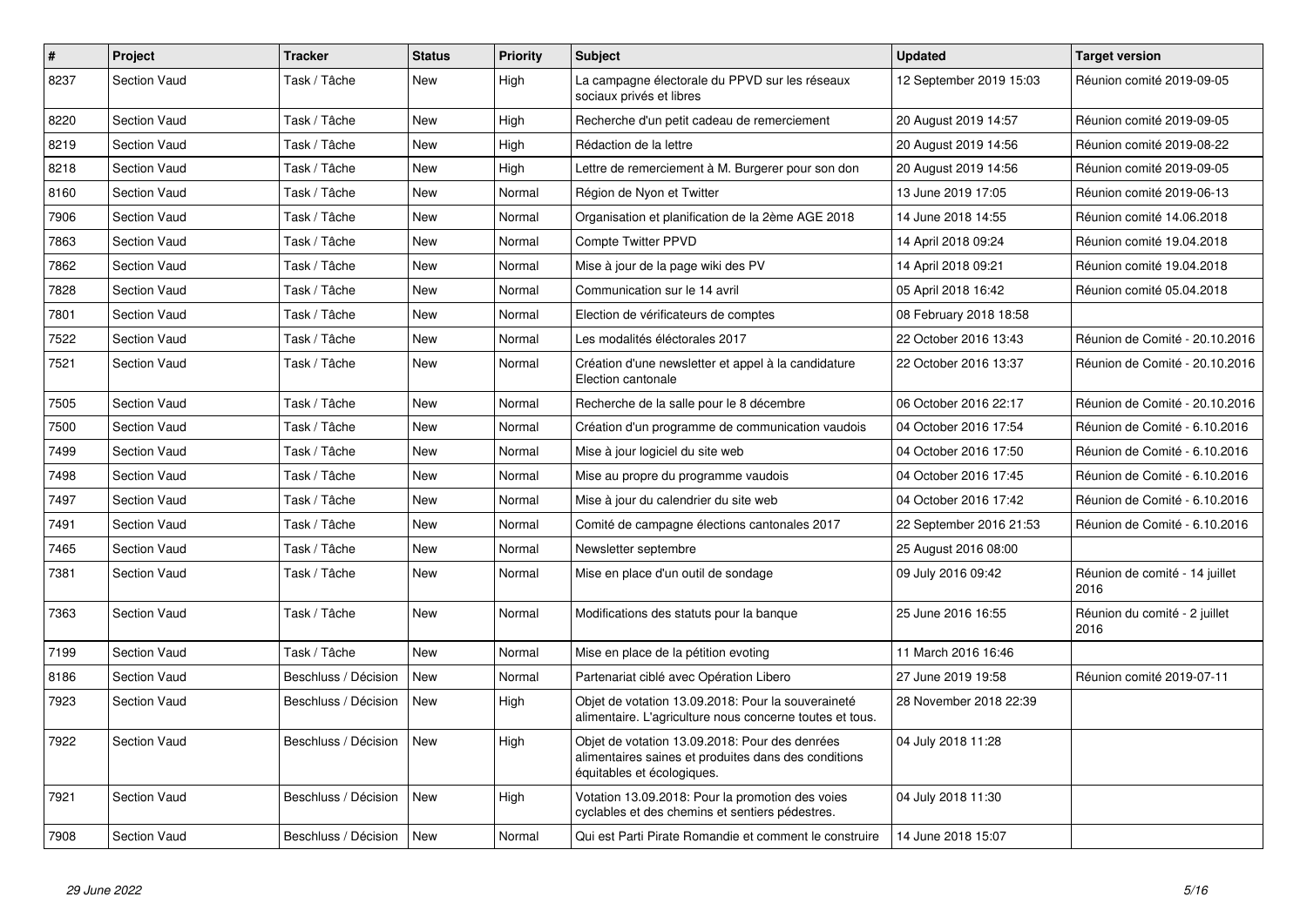| $\pmb{\#}$ | Project                                   | <b>Tracker</b>       | <b>Status</b> | <b>Priority</b> | <b>Subject</b>                                                                | <b>Updated</b>         | <b>Target version</b>                |
|------------|-------------------------------------------|----------------------|---------------|-----------------|-------------------------------------------------------------------------------|------------------------|--------------------------------------|
| 7196       | Section Vaud                              | Beschluss / Décision | <b>New</b>    | Normal          | Convocation d'une assemblée générale extraordinnaire                          | 11 March 2016 14:04    | Réunion de comité - 28 avril<br>2016 |
| 5035       | Sektion beider Basel                      | Information / Varia  | New           | Normal          | Kontakte Journalisten                                                         | 09 July 2016 09:33     |                                      |
| 8421       | Sektion beider Basel                      | Task / Tâche         | <b>New</b>    | Normal          | Aktuelle Vernehmlassungen                                                     | 02 October 2020 00:09  |                                      |
| 7001       | Sektion beider Basel                      | Task / Tâche         | <b>New</b>    | Normal          | Online Infos/Struktur aktualisieren und überarbeiten                          | 28 November 2015 10:44 |                                      |
| 5373       | Sektion beider Basel                      | Task / Tâche         | <b>New</b>    | Normal          | Prozess für Spender erstellen/festhalten                                      | 12 February 2015 19:15 |                                      |
| 5104       | Sektion beider Basel                      | Task / Tâche         | <b>New</b>    | Low             | Automatisierte Verfolgung der Tätigkeiten des Grossrats<br><b>Basel-Stadt</b> | 23 April 2015 18:59    |                                      |
| 6438       | Sektion Bern                              | Task / Tâche         | <b>New</b>    | High            | Probleme bei elektronischer Zählung der Stimmzettel in<br>der Stadt Bern      | 28 May 2014 10:18      |                                      |
| 6389       | Sektion Bern                              | Task / Tâche         | <b>New</b>    | High            | Datenschutz Problem BE Gemeinden                                              | 28 April 2014 22:11    |                                      |
| 8461       | Sektion Bern                              | Beschluss / Décision | <b>New</b>    | Urgent          | Mitfinanzierung der Abstimmungskampagne gegen das<br>E-ID Gesetz              | 16 February 2021 15:17 |                                      |
| 6455       | Sektion St. Gallen und beide<br>Appenzell | Motion               | <b>New</b>    | Normal          | Strategie: Stadt zuerst stärken?                                              | 30 July 2014 15:29     | Vorstand 2014-07-30                  |
| 6456       | Sektion St. Gallen und beide<br>Appenzell | Todo / A Faire       | <b>New</b>    | Normal          | Bitcoin für Sektionsspenden                                                   | 10 June 2014 19:55     |                                      |
| 6454       | Sektion St. Gallen und beide<br>Appenzell | Todo / A Faire       | <b>New</b>    | Normal          | Überwacht die Überwacher                                                      | 30 July 2014 15:31     | Vorstand 2014-07-30                  |
| 6413       | Sektion St. Gallen und beide<br>Appenzell | Todo / A Faire       | <b>New</b>    | Normal          | Adhocracy testen und ggf. implementieren                                      | 30 July 2014 15:30     | Vorstand next                        |
| 6412       | Sektion St. Gallen und beide<br>Appenzell | Todo / A Faire       | <b>New</b>    | Normal          | Mumblerechte                                                                  | 10 June 2014 18:53     | Vorstand next                        |
| 6411       | Sektion St. Gallen und beide<br>Appenzell | Todo / A Faire       | <b>New</b>    | Normal          | Postadresse zu mir                                                            | 30 July 2014 15:32     | Vorstand 2014-07-30                  |
| 6410       | Sektion St. Gallen und beide<br>Appenzell | Todo / A Faire       | New           | Normal          | Mailinglisten                                                                 | 10 June 2014 19:28     | Vorstand 2014-06-101                 |
| 6408       | Sektion St. Gallen und beide<br>Appenzell | Todo / A Faire       | <b>New</b>    | Normal          | Flaschenpost ausserordentliche PV                                             | 30 July 2014 15:34     |                                      |
| 6351       | Sektion St. Gallen und beide<br>Appenzell | Todo / A Faire       | <b>New</b>    | Normal          | Widerspruch Cablecom                                                          | 05 April 2014 18:37    |                                      |
| 6324       | Sektion St. Gallen und beide<br>Appenzell | Todo / A Faire       | <b>New</b>    | Normal          | Steuererklärung 2013                                                          | 30 July 2014 15:35     | Vorstand 2014-07-30                  |
| 7739       | Sektion Wallis / section<br>valaisan      | Task / Tâche         | New           | Normal          | GV2017                                                                        | 20 August 2017 09:00   | GV2017                               |
| 6487       | Sektion Wallis / section<br>valaisan      | Task / Tâche         | New           | Normal          | Sektionsdateien Lagerung                                                      | 20 August 2017 08:55   | GV2017                               |
| 6120       | Sektion Wallis / section<br>valaisan      | Task / Tâche         | New           | Normal          | Website Optimierung                                                           | 20 August 2017 08:32   | GV2017                               |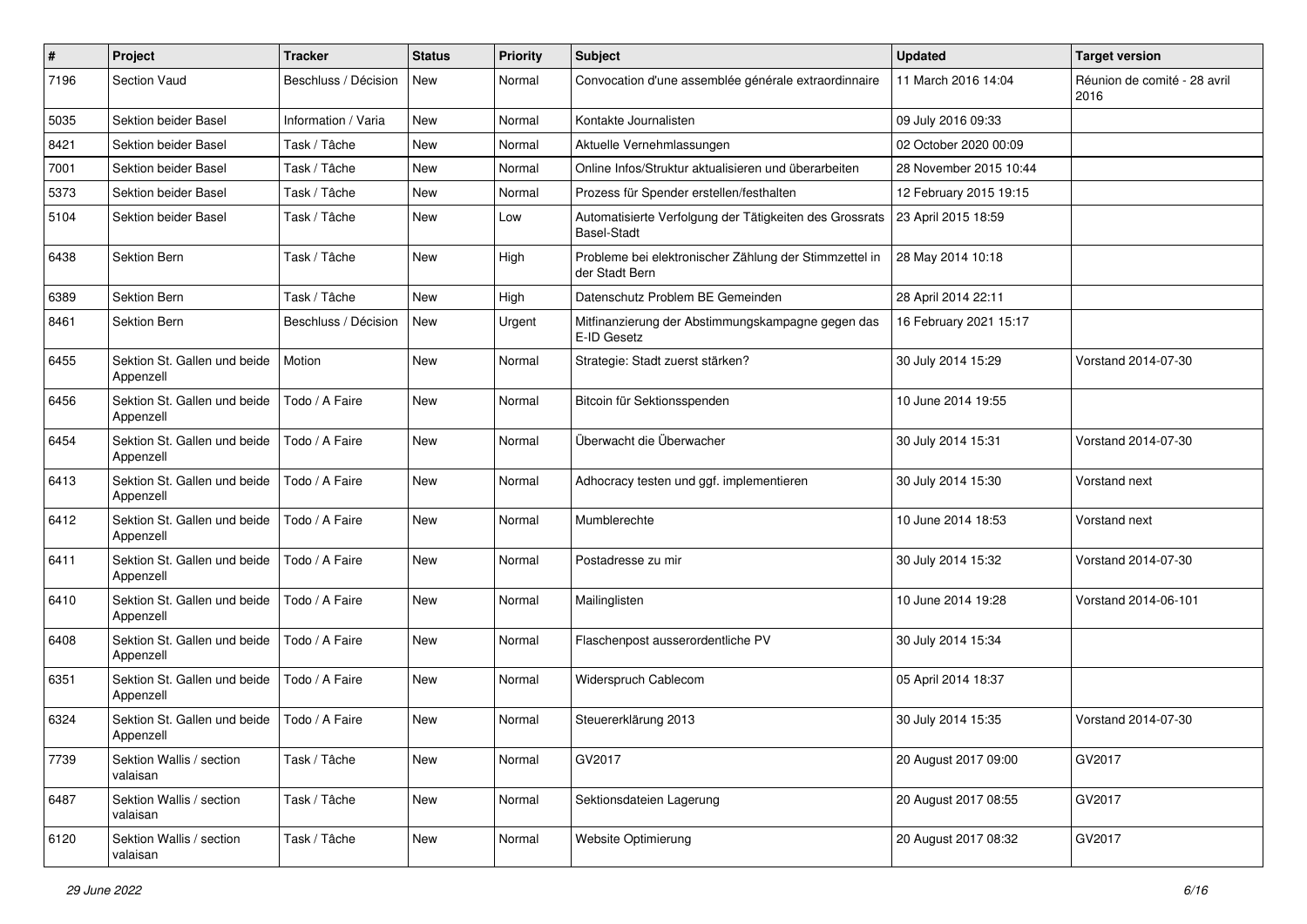| $\pmb{\#}$ | Project                              | <b>Tracker</b>      | <b>Status</b> | <b>Priority</b> | <b>Subject</b>                                                                                    | <b>Updated</b>          | <b>Target version</b>                                         |
|------------|--------------------------------------|---------------------|---------------|-----------------|---------------------------------------------------------------------------------------------------|-------------------------|---------------------------------------------------------------|
| 6517       | Sektion Wallis / section<br>valaisan | Motion              | New           | Normal          | Cours de sensibilisation et de protections des données<br>informatiques aux élus du Grand Conseil | 20 August 2017 08:48    | Existierende/Funktionierende<br>Datenschutz- und GIDA Behörde |
| 5512       | Sektion Wallis / section<br>valaisan | Motion              | New           | Normal          | CryptoParty                                                                                       | 06 April 2014 23:43     | 20140414 Mumblemeeting                                        |
| 8086       | Sektion Zürich                       | Information / Varia | <b>New</b>    | Normal          | Werbemittel Nationalratswahlen                                                                    | 16 May 2019 15:12       |                                                               |
| 7304       | Sektion Zürich                       | Information / Varia | New           | Normal          | Koordinations- & Kommunikationstool für Vorstand und<br>Aktive                                    | 18 April 2019 11:03     | Vorstandsitzung 2019-1                                        |
| 8079       | Sektion Zürich                       | Task / Tâche        | New           | Normal          | Fotograf buchen                                                                                   | 04 May 2019 19:52       |                                                               |
| 8078       | Sektion Zürich                       | Task / Tâche        | <b>New</b>    | Normal          | Überblick über Dorf-, Quartier-, Regionalzeitungen                                                | 04 May 2019 19:52       |                                                               |
| 8077       | Sektion Zürich                       | Task / Tâche        | <b>New</b>    | Normal          | Mitglieder-Postversand                                                                            | 03 May 2019 09:01       |                                                               |
| 8063       | Sektion Zürich                       | Task / Tâche        | New           | Normal          | Vorbereitungen Aufstellungsversammlung                                                            | 18 April 2019 17:41     | Vorstandsitzung 2019-1                                        |
| 8061       | Sektion Zürich                       | Task / Tâche        | New           | Normal          | Kontovollmachten geregelt kriegen                                                                 | 02 April 2019 18:15     | Vorstandsitzung 2019-1                                        |
| 8060       | Sektion Zürich                       | Task / Tâche        | <b>New</b>    | High            | Mitglieder und andere potenzielle Kandidaten<br>durchtelefonieren                                 | 03 April 2019 15:17     | Vorstandsitzung 2019-1                                        |
| 8059       | Sektion Zürich                       | Task / Tâche        | <b>New</b>    | Normal          | Wahlprogramm 2019                                                                                 | 14 May 2019 15:33       | Vorstandsitzung 2019-1                                        |
| 7516       | Sektion Zürich                       | Task / Tâche        | New           | Normal          | Kalender abonnieren auf Website fixen                                                             | 02 April 2019 18:11     | Vorstandsitzung 2019-1                                        |
| 7321       | Sektion Zürich                       | Task / Tâche        | <b>New</b>    | Normal          | Auswertung Mitgliederversand                                                                      | 11 October 2016 17:11   |                                                               |
| 6854       | Sektion Zürich                       | Task / Tâche        | <b>New</b>    | Normal          | Website                                                                                           | 07 April 2019 07:36     | Vorstandsitzung 2019-1                                        |
| 6850       | Sektion Zürich                       | Task / Tâche        | New           | Normal          | Fundraising                                                                                       | 27 August 2015 18:40    | Vorstandssitzung 2015-08-27                                   |
| 6778       | Sektion Zürich                       | Task / Tâche        | New           | Normal          | Wahlkampf-Wissen im Wiki festhalten                                                               | 22 April 2015 18:29     | Vorstandssitzung 2015-04-22                                   |
| 5915       | Sektion Zürich                       | Task / Tâche        | <b>New</b>    | Normal          | Positionspapier «Laizismus»                                                                       | 06 November 2014 18:48  |                                                               |
| 6773       | Sektion Zürich                       | Motion              | <b>New</b>    | Normal          | Konstituierung: Aufgabenverteilung im Vorstand                                                    | 03 April 2019 16:02     | Vorstandsitzung 2019-1                                        |
| 5569       | <b>Stadtsektion Bern</b>             | Information / Varia | <b>New</b>    | Normal          | SSL / TLS Unterstützung                                                                           | 21 July 2013 21:37      |                                                               |
| 4730       | Stadtsektion Bern                    | Information / Varia | New           | High            | Dukumente hochladen                                                                               | 03 March 2013 21:50     |                                                               |
| 5866       | Stadtsektion Zürich                  | Information / Varia | New           | Normal          | Budget 2014                                                                                       | 03 October 2013 21:07   | Sitzung 03.10.2013                                            |
| 5865       | Stadtsektion Zürich                  | Information / Varia | <b>New</b>    | Normal          | PV Gemeinderatswahlen anfangs November                                                            | 03 October 2013 20:13   | Sitzung 03.10.2013                                            |
| 5828       | Stadtsektion Zürich                  | Information / Varia | <b>New</b>    | Normal          | Winteraktivitäten                                                                                 | 17 September 2013 09:49 |                                                               |
| 5827       | Stadtsektion Zürich                  | Information / Varia | New           | Normal          | Idee Präsentation der Zürcher Piraten                                                             | 17 September 2013 09:48 |                                                               |
| 5825       | Stadtsektion Zürich                  | Information / Varia | New           | Normal          | Feedback                                                                                          | 17 September 2013 09:44 |                                                               |
| 5823       | Stadtsektion Zürich                  | Information / Varia | New           | Normal          | Chatiquette                                                                                       | 17 September 2013 09:39 |                                                               |
| 5822       | Stadtsektion Zürich                  | Information / Varia | New           | Normal          | Forum: Nicht Mitglieder                                                                           | 17 September 2013 09:36 |                                                               |
| 5661       | Stadtsektion Zürich                  | Information / Varia | New           | Normal          | Organisation PV                                                                                   | 12 August 2013 20:24    |                                                               |
| 5321       | Stadtsektion Zürich                  | Information / Varia | New           | Normal          | Treffen mit Philipp Meier                                                                         | 31 May 2013 15:56       |                                                               |
| 6015       | Stadtsektion Zürich                  | Task / Tâche        | New           | Normal          | Stellungsnahme zu Teilrevision BZO                                                                | 04 December 2013 11:14  |                                                               |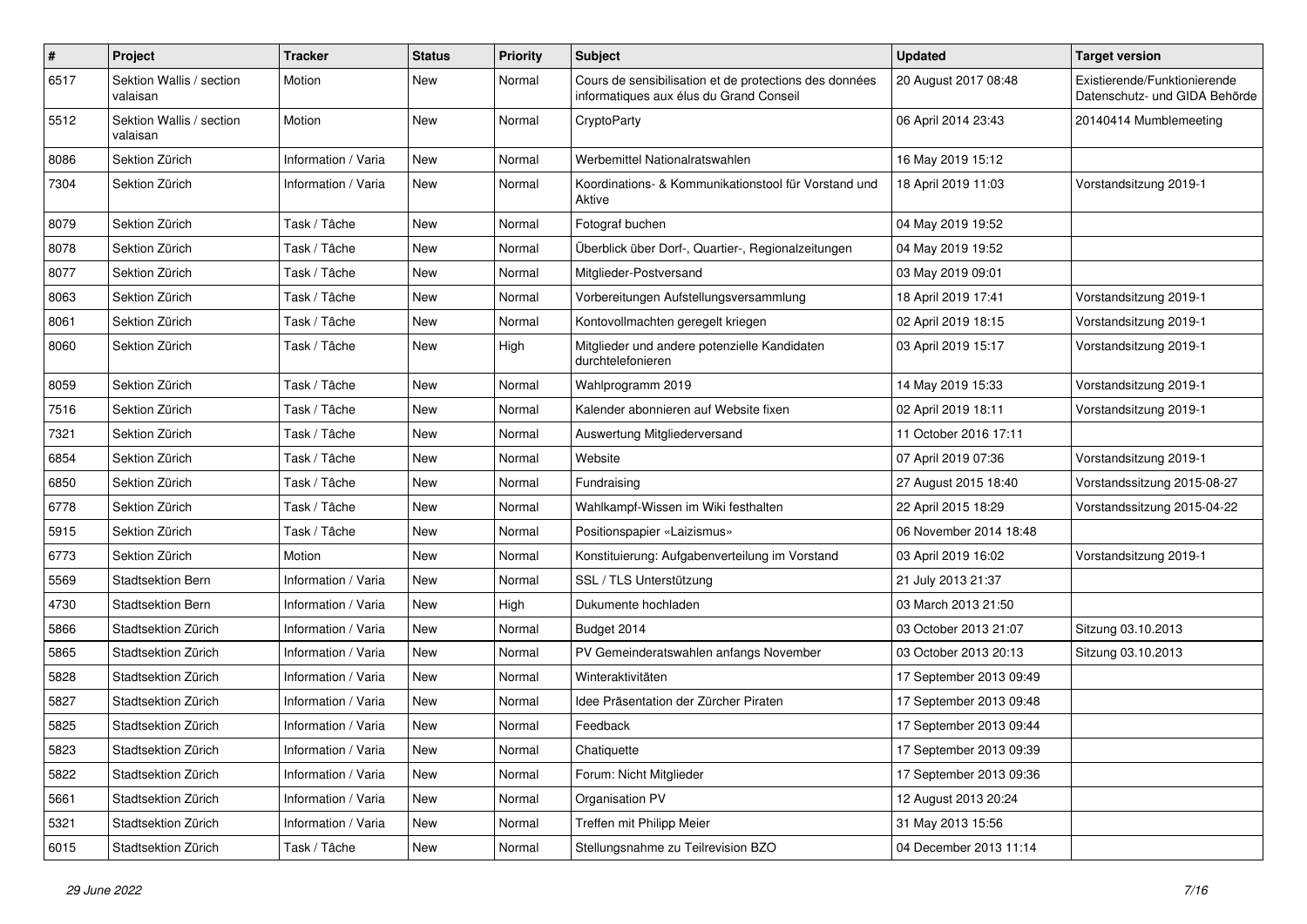| $\sharp$ | Project               | <b>Tracker</b>      | <b>Status</b> | <b>Priority</b> | <b>Subject</b>                                                                         | <b>Updated</b>          | <b>Target version</b>              |
|----------|-----------------------|---------------------|---------------|-----------------|----------------------------------------------------------------------------------------|-------------------------|------------------------------------|
| 5832     | Stadtsektion Zürich   | Task / Tâche        | <b>New</b>    | Normal          | Meet the Pirates, Stammtisch Upgrade                                                   | 17 September 2013 10:06 |                                    |
| 5831     | Stadtsektion Zürich   | Task / Tâche        | <b>New</b>    | Normal          | Festlegen Vorstand Sitzungen PP Züri                                                   | 17 September 2013 09:51 |                                    |
| 5830     | Stadtsektion Zürich   | Task / Tâche        | <b>New</b>    | Normal          | <b>PP Patente</b>                                                                      | 17 September 2013 09:51 |                                    |
| 5829     | Stadtsektion Zürich   | Task / Tâche        | <b>New</b>    | Normal          | Who cares?                                                                             | 17 September 2013 09:50 |                                    |
| 5702     | Stadtsektion Zürich   | Task / Tâche        | New           | High            | Standaktionen koordinieren                                                             | 03 October 2013 20:56   | Sitzung 03.10.2013                 |
| 5664     | Stadtsektion Zürich   | Task / Tâche        | New           | Normal          | Forum Stadt-Zürich beantragen                                                          | 07 August 2013 21:17    |                                    |
| 5293     | Stadtsektion Zürich   | Task / Tâche        | New           | Normal          | Lokation nächste fliegende Stammtische festlegen und<br>kommunizieren                  | 27 May 2013 18:59       | Stammtisch 27.05.2013              |
| 5914     | Stadtsektion Zürich   | Motion              | New           | Normal          | Hilferuf von Mitglied -> Wahlkampfthema                                                | 13 November 2013 21:08  |                                    |
| 5869     | Stadtsektion Zürich   | Motion              | New           | Normal          | Prov. Budget 2014                                                                      | 03 October 2013 21:41   | PV2013 2                           |
| 5868     | Stadtsektion Zürich   | Motion              | New           | Normal          | Mitgliederbeitrag 2014 festlegen                                                       | 31 October 2013 21:33   | PV2013 2                           |
| 5867     | Stadtsektion Zürich   | Motion              | New           | Normal          | Gemeinderatswahl Listen gestalten                                                      | 03 October 2013 21:18   | PV2013 2                           |
| 8535     | Verwaltung            | News / Information  | <b>New</b>    | Normal          | Übersetzungen für PV 2022.1                                                            | 30 November 2021 21:36  |                                    |
| 8512     | Verwaltung            | News / Information  | New           | Low             | Übersetzung der neuesten Statutenänderungen auf<br>französisch                         | 14 October 2021 15:25   |                                    |
| 8511     | Verwaltung            | News / Information  | <b>New</b>    | High            | Übersetzungen für PV 2021.2                                                            | 14 October 2021 16:33   |                                    |
| 7852     | Verwaltung            | Creation            | New           | Normal          | Anleitung Members CiviCRM für Vorstände und PPVs<br>anpassen, ergänzen und übersetzen. | 12 December 2018 19:41  |                                    |
| 7999     | Verwaltung            | Task / Tâche        | <b>New</b>    | Normal          | Neuer Willkommens-Text nach Aufnahme als Mitglied                                      | 01 October 2020 23:09   |                                    |
| 7997     | Verwaltung            | Task / Tâche        | New           | Normal          | Online Anmeldung Mitglied                                                              | 01 October 2020 23:12   |                                    |
| 8558     | Vorstand - Comité PPS | Information / Varia | New           | Normal          | Unterschriftenbogen für Initiative Service Citoyen                                     | 12 May 2022 12:22       |                                    |
| 8426     | Vorstand - Comité PPS | Information / Varia | <b>New</b>    | Urgent          | Ablösung Civi Crm als Mitgliederverwaltung                                             | 20 July 2020 20:22      | Vorstandssitzung vom<br>08.06.2020 |
| 8419     | Vorstand - Comité PPS | Information / Varia | New           | Normal          | Sekretariat der PPS                                                                    | 29 October 2020 22:45   | Vorstandssitzung 2020 03 16        |
| 8356     | Vorstand - Comité PPS | Information / Varia | New           | Normal          | Überarbeitung Versammlungs- und<br>Abstimmungsreglement                                | 13 November 2019 20:36  | Vorstandssitzung 2019 11 11        |
| 8547     | Vorstand - Comité PPS | Task / Tâche        | <b>New</b>    | Normal          | Budget für die NR Wahlen                                                               | 15 March 2022 21:14     |                                    |
| 8385     | Vorstand - Comité PPS | Task / Tâche        | <b>New</b>    | Normal          | Strategie oder Massnahmenplan für Mitgliederwerbung                                    | 09 December 2019 20:33  | PPS Meeting 09.12.2019             |
| 8381     | Vorstand - Comité PPS | Task / Tâche        | New           | Normal          | Notiz/Eintrag von Berechtigungen für Mitgleider im<br><b>Members</b>                   | 08 December 2019 10:30  | PPS Meeting 09.12.2019             |
| 8354     | Vorstand - Comité PPS | Task / Tâche        | <b>New</b>    | Normal          | Also for Italian/Tessin                                                                | 29 October 2019 10:57   |                                    |
| 8337     | Vorstand - Comité PPS | Task / Tâche        | <b>New</b>    | Normal          | Änderung Begrüssung Neu Mitglieder                                                     | 24 October 2019 07:05   |                                    |
| 8334     | Vorstand - Comité PPS | Task / Tâche        | New           | Normal          | Übersetzung Positionspapiere                                                           | 30 September 2019 20:29 |                                    |
| 8255     | Vorstand - Comité PPS | Task / Tâche        | <b>New</b>    | Normal          | Überarbeitung des Piraten Quiz                                                         | 21 August 2019 20:50    |                                    |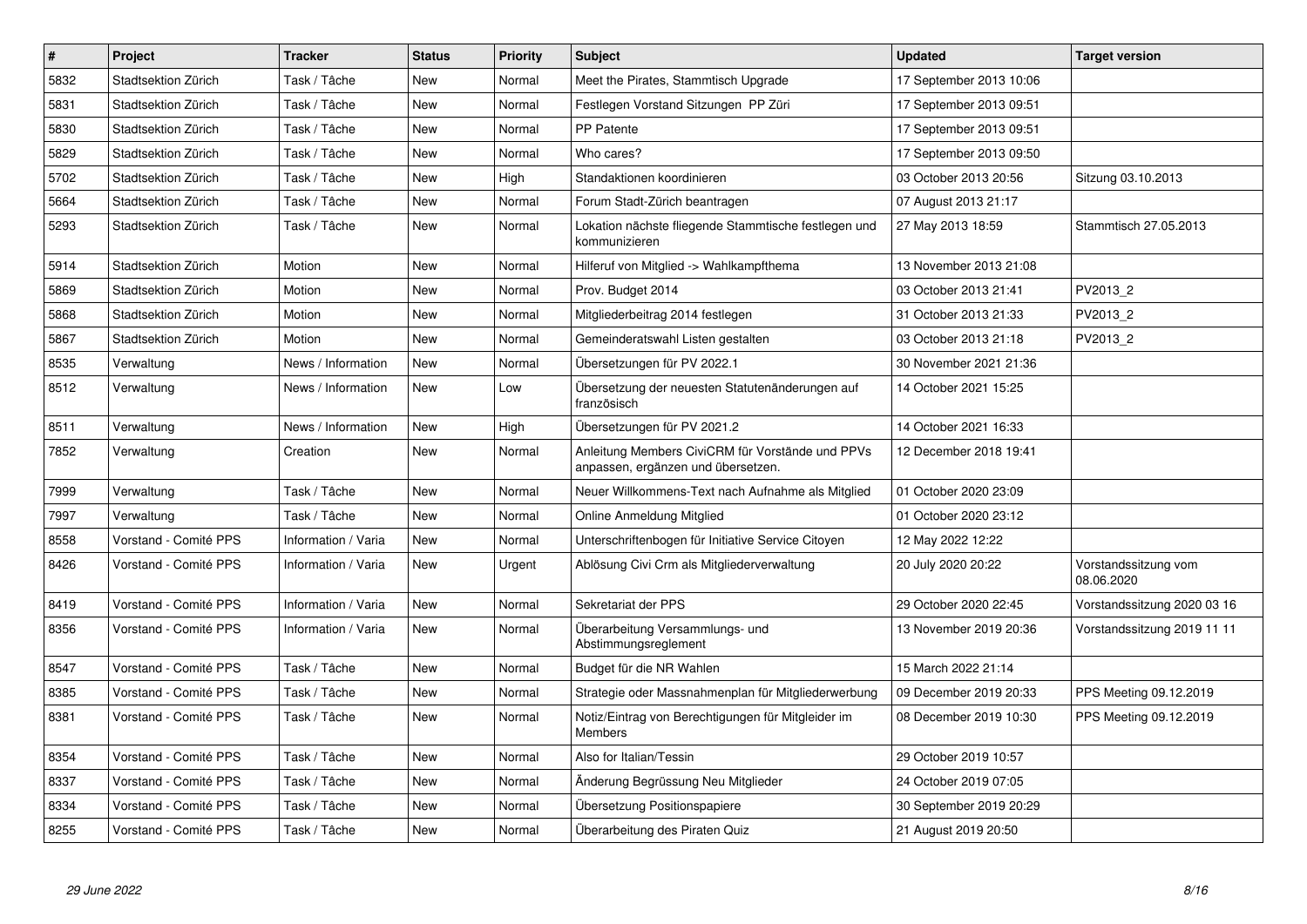| $\#$ | Project                          | <b>Tracker</b>       | <b>Status</b> | <b>Priority</b> | <b>Subject</b>                                                                                                                           | <b>Updated</b>          | <b>Target version</b>       |
|------|----------------------------------|----------------------|---------------|-----------------|------------------------------------------------------------------------------------------------------------------------------------------|-------------------------|-----------------------------|
| 8195 | Vorstand - Comité PPS            | Task / Tâche         | New           | Normal          | Bestimmung von Dossier- und Themenverantwortlichen<br>Désignation des responsables de dossiers et de sujets                              | 08 July 2019 08:37      | Vorstandssitzung 2019 07 08 |
| 8117 | Vorstand - Comité PPS            | Task / Tâche         | New           | Normal          | Procédure de communication entre les membres du<br>comité du PPS // Kommunikationsverfahren zwischen<br>den Mitgliedern des PPS-Vorstand | 14 October 2019 19:26   | Vorstandssitzung 2019 06 24 |
| 8452 | Vorstand - Comité PPS            | Beschluss / Décision | New           | High            | Beschlüsse E-ID Abstimmungskampf                                                                                                         | 26 November 2020 08:39  | Vorstandssitzung 2020 11 10 |
| 8379 | Vorstand - Comité PPS            | Beschluss / Décision | New           | Low             | Sektion Ostschweiz Gründung                                                                                                              | 02 March 2020 20:25     |                             |
| 8365 | Vorstand - Comité PPS            | Beschluss / Décision | New           | Normal          | Televotia Kündigung                                                                                                                      | 01 October 2020 22:49   | Vorstandssitzung 2019 11 25 |
| 8329 | Vorstand - Comité PPS            | Beschluss / Décision | New           | Normal          | Überarbeitung des Geschäftsreglements des<br>Vorstandes der Piratenpartei Schweiz                                                        | 30 September 2019 11:42 | Vorstandssitzung 2019 09 30 |
| 8476 | Vorstand - Comité PPS            | Einzelbeschluss      | New           | Normal          | Abschluss 2020                                                                                                                           | 19 April 2021 13:50     |                             |
| 8540 | AG Vernehmlassungen              | Task / Tâche         | Needs Work    | Normal          | Vernehmlassung 2022/2 Bundesgesetz über die<br>Mobilitätsdateninfrastruktur                                                              | 10 February 2022 06:34  |                             |
| 8521 | AG Vernehmlassungen              | Task / Tâche         | Needs Work    | Normal          | Vernehmlassung 2021/70 Meldepflicht von<br>Betreiberinnen kritischer Infrastrukturen für<br>Cyberangriffe                                | 13 April 2022 00:53     |                             |
| 8517 | AG Vernehmlassungen              | Task / Tâche         | Needs Work    | Normal          | Vernehmlassung 2021/99 Verordnung über die<br>Transparenz bei der Politikfinanzierung (VPofin)                                           | 26 March 2022 13:36     |                             |
| 8516 | AG Vernehmlassungen              | Task / Tâche         | Needs Work    | Normal          | Vernehmlassung 2021/81 Verordnung über die<br>Herstellung der Interoperabilität zwischen<br>Schengen-Dublin-Informationssystemen         | 18 January 2022 20:38   |                             |
| 5517 | <b>Bezirkssektion Winterthur</b> | Task / Tâche         | Needs Work    | Normal          | O-Ton                                                                                                                                    | 13 July 2013 17:39      |                             |
| 5389 | Bezirkssektion Winterthur        | Task / Tâche         | Needs Work    | High            | Falsche Anreize in Sozialhilfe                                                                                                           | 17 June 2013 16:43      | Parley 18                   |
| 5247 | Bezirkssektion Winterthur        | Task / Tâche         | Needs Work    | High            | Schriftliche Anfrage zum Budget                                                                                                          | 22 May 2013 16:47       | Parley 16 (6.6.2013)        |
| 5015 | Bezirkssektion Winterthur        | Task / Tâche         | Needs Work    | High            | Visualisierung Budget und Rechnung                                                                                                       | 10 April 2013 16:10     | Parley 15 (2.5.2013)        |
| 5014 | Bezirkssektion Winterthur        | Task / Tâche         | Needs Work    | Low             | Problematik "gebundene Ausgaben"                                                                                                         | 02 May 2013 22:31       | Parley 15 (2.5.2013)        |
| 4746 | Bezirkssektion Winterthur        | Task / Tâche         | Needs Work    | Normal          | Förderung des Innovativen Motorisierten<br>Individualverkehrs (IMIV)                                                                     | 21 April 2013 00:00     | Parley 13                   |
| 4507 | <b>Bezirkssektion Winterthur</b> | Task / Tâche         | Needs Work    | Normal          | OpenData: Wem gehört das Datenmaterial                                                                                                   | 02 May 2013 22:34       |                             |
| 4370 | <b>Bezirkssektion Winterthur</b> | Task / Tâche         | Needs Work    | Normal          | SalZH kriegt Subventionen                                                                                                                | 07 April 2013 15:42     | Parley 15 (2.5.2013)        |
| 4362 | Bezirkssektion Winterthur        | Task / Tâche         | Needs Work    | Normal          | Willkür im Baubewilligungsverfahren                                                                                                      | 07 April 2013 15:42     | Parley 15 (2.5.2013)        |
| 4200 | Bezirkssektion Winterthur        | Task / Tâche         | Needs Work    | Normal          | Vorstoss Transparenz in der WoV                                                                                                          | 07 April 2013 15:41     | Parley 15 (2.5.2013)        |
| 4058 | Bezirkssektion Winterthur        | Task / Tâche         | Needs Work    | Normal          | Prüfung der Zuwendungen an Dritte<br>(Sozialdepartement)                                                                                 | 21 April 2013 00:00     | Parley 11                   |
| 4057 | <b>Bezirkssektion Winterthur</b> | Task / Tâche         | Needs Work    | Normal          | Informatikprojekte prüfen                                                                                                                | 21 April 2013 00:00     | Parley 11                   |
| 3948 | Bezirkssektion Winterthur        | Task / Tâche         | Needs Work    | Normal          | AG Schule und Bildung                                                                                                                    | 31 July 2013 21:00      | Parley 11                   |
| 3947 | Bezirkssektion Winterthur        | Task / Tâche         | Needs Work    | Normal          | Win.ch Mail                                                                                                                              | 21 April 2013 00:00     | Parley 11                   |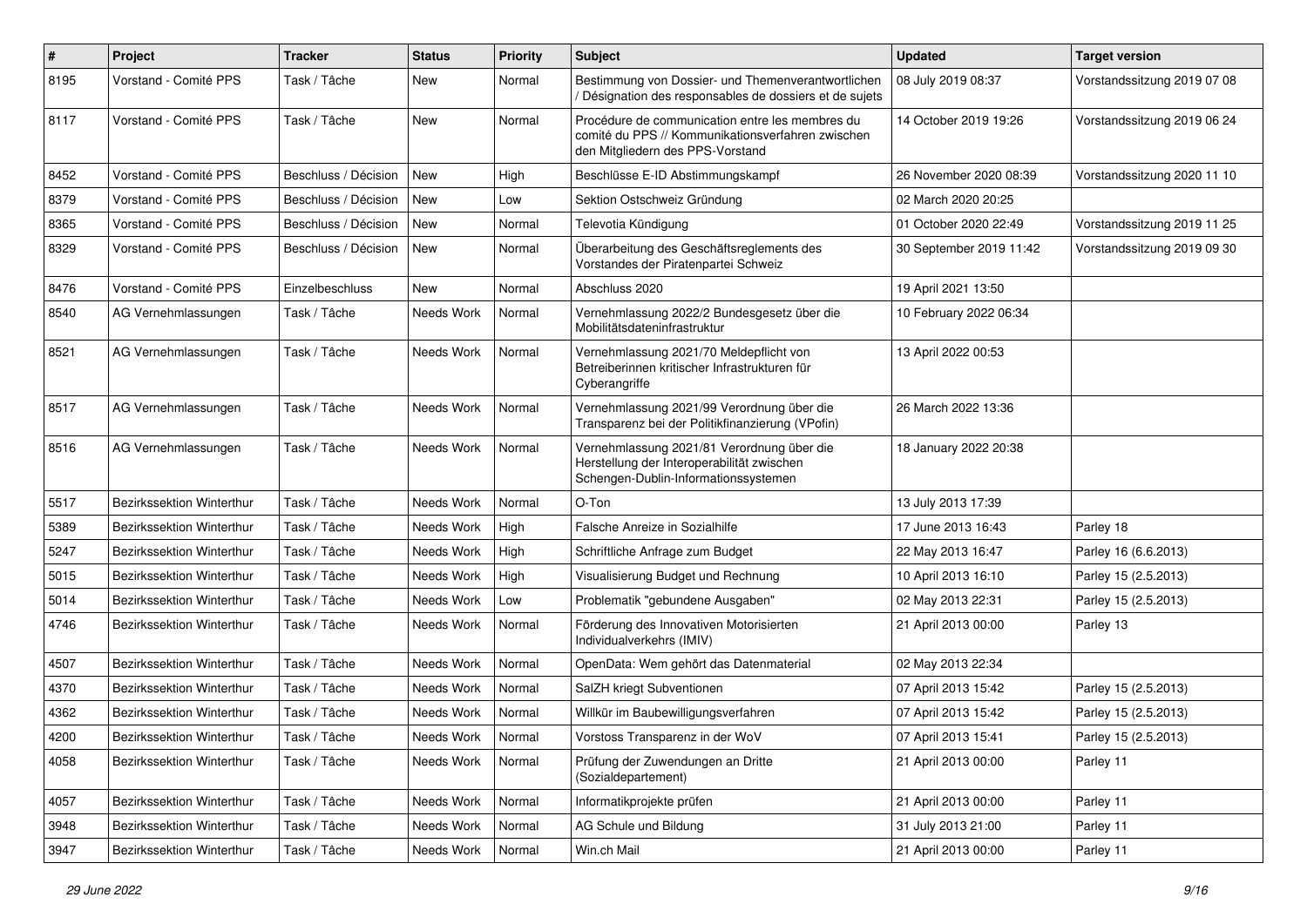| $\pmb{\#}$ | Project                                  | <b>Tracker</b> | <b>Status</b> | <b>Priority</b> | <b>Subject</b>                                                                                                                      | <b>Updated</b>         | <b>Target version</b>     |
|------------|------------------------------------------|----------------|---------------|-----------------|-------------------------------------------------------------------------------------------------------------------------------------|------------------------|---------------------------|
| 3911       | Bezirkssektion Winterthur                | Task / Tâche   | Needs Work    | Normal          | Elektronisches Büro in der Stadtverwaltung                                                                                          | 21 April 2013 00:00    | Parley 11                 |
| 3876       | Bezirkssektion Winterthur                | Task / Tâche   | Needs Work    | Normal          | Winterthurer Transparenzgesetz                                                                                                      | 21 April 2013 00:00    | Parley 11                 |
| 3865       | Bezirkssektion Winterthur                | Task / Tâche   | Needs Work    | Low             | Rote Parkplätze in der Altstadt                                                                                                     | 02 May 2013 22:36      | Parley 11                 |
| 3864       | Bezirkssektion Winterthur                | Task / Tâche   | Needs Work    | Normal          | E-Book Bibliothek DRM                                                                                                               | 06 March 2013 18:18    | Parley 13                 |
| 3732       | Bezirkssektion Winterthur                | Task / Tâche   | Needs Work    | Low             | Neues Hallenbad                                                                                                                     | 02 May 2013 22:37      | Parley 15 (2.5.2013)      |
| 3716       | Bezirkssektion Winterthur                | Task / Tâche   | Needs Work    | Low             | Frauenparkplätze                                                                                                                    | 21 April 2013 00:00    | Parley 11                 |
| 3708       | Bezirkssektion Winterthur                | Task / Tâche   | Needs Work    | High            | OpenSource Nachtrag und Vorbereitung                                                                                                | 19 April 2013 00:00    | Parley 13                 |
| 3707       | Bezirkssektion Winterthur                | Task / Tâche   | Needs Work    | Normal          | Beschneidungspraxis in Winterthur                                                                                                   | 21 April 2013 00:00    | Parley 11                 |
| 3706       | Bezirkssektion Winterthur                | Task / Tâche   | Needs Work    | Normal          | Notschlafstellen bei der Heilsarmee                                                                                                 | 21 April 2013 00:00    | Parley 11                 |
| 3568       | Bezirkssektion Winterthur                | Task / Tâche   | Needs Work    | Normal          | Messung der Schulqualität                                                                                                           | 07 April 2013 15:45    |                           |
| 3567       | Bezirkssektion Winterthur                | Task / Tâche   | Needs Work    | Normal          | Open Data                                                                                                                           | 26 February 2013 08:12 | Parley 11                 |
| 2891       | Bezirkssektion Winterthur                | Task / Tâche   | Needs Work    | Low             | Schuldenabbau                                                                                                                       | 20 April 2013 00:00    |                           |
| 8529       | Digitale Infrastruktur                   | Bug / Feature  | Needs Work    | Normal          | <b>Installation Mailtrain</b>                                                                                                       | 14 December 2021 15:58 |                           |
| 7761       | Digitale Infrastruktur                   | Bug / Feature  | Needs Work    | High            | OTRS überlebt Neustarts des Containers nicht                                                                                        | 19 December 2019 01:49 |                           |
| 8473       | Digitale Infrastruktur                   | Task / Tâche   | Needs Work    | Normal          | Refurbish CiviCRM                                                                                                                   | 18 January 2022 20:52  |                           |
| 8378       | Digitale Infrastruktur                   | Task / Tâche   | Needs Work    | Normal          | Erstelllung subdomain für neue Sektion<br>Thurgau/Schauffhausen + SG/AR/Ai                                                          | 19 December 2019 00:53 |                           |
| 4388       | Finanzen                                 | Task / Tâche   | Needs Work    | Urgent          | Kontenplan                                                                                                                          | 04 April 2013 07:13    |                           |
| 4386       | Finanzen                                 | Task / Tâche   | Needs Work    | High            | Spenderlisten erstellen                                                                                                             | 01 May 2017 14:45      |                           |
| 4138       | Gruppo Ticino                            | Task / Tâche   | Needs Work    | High            | Mailing List problema messaggio conferma<br>sottoscrizione                                                                          | 20 April 2013 00:00    |                           |
| 4137       | Gruppo Ticino                            | Task / Tâche   | Needs Work    | Normal          | Programma Partito Pirata Ticino                                                                                                     | 21 April 2013 00:00    |                           |
| 4122       | Gruppo Ticino                            | Task / Tâche   | Needs Work    | High            | Accesso, impostazioni ed iscrizione membri a mailing list   20 April 2013 00:00<br>sezione ticino                                   |                        |                           |
| 4071       | Gruppo Ticino                            | Task / Tâche   | Needs Work    | Normal          | Traduzione webpage                                                                                                                  | 19 April 2013 00:00    |                           |
| 5058       | <b>Pirate Party Policy</b>               | Task / Tâche   | Needs Work    | Normal          | Positionspapier: Patente                                                                                                            | 15 April 2013 14:10    |                           |
| 2531       | <b>Pirate Party Policy</b>               | Task / Tâche   | Needs Work    | Normal          | Gleichstellung                                                                                                                      | 20 February 2013 16:39 |                           |
| 8502       | Piratenversammlung /<br>Assemblée Pirate | Task / Tâche   | Needs Work    | Normal          | Bereinigung Differenzen Statuten und<br>Versammlungsreglement                                                                       | 16 February 2022 23:13 |                           |
| 6784       | Press and Public Relations               | Task / Tâche   | Needs Work    | High            | CP - Déclaration D. Burkhalter DFAE «Promoting trust<br>and globally shared rules to ensure an open, free and<br>secure cyberspace» | 17 April 2015 18:12    |                           |
| 6688       | Section Genève                           | Task / Tâche   | Needs Work    | Normal          | Comptabilité - Recherche Fiduciaire                                                                                                 | 25 March 2015 17:00    | Prochain Comité           |
| 6645       | Section Genève                           | Task / Tâche   | Needs Work    | Normal          | Dossier médical en ligne                                                                                                            | 25 March 2015 17:03    | Prochain Comité           |
| 8204       | Section Vaud                             | Task / Tâche   | Needs Work    | High            | Le questionnaire de l'ALLIANCE-ENVIRONNEMENT                                                                                        | 20 August 2019 14:53   | Réunion comité 2019-07-25 |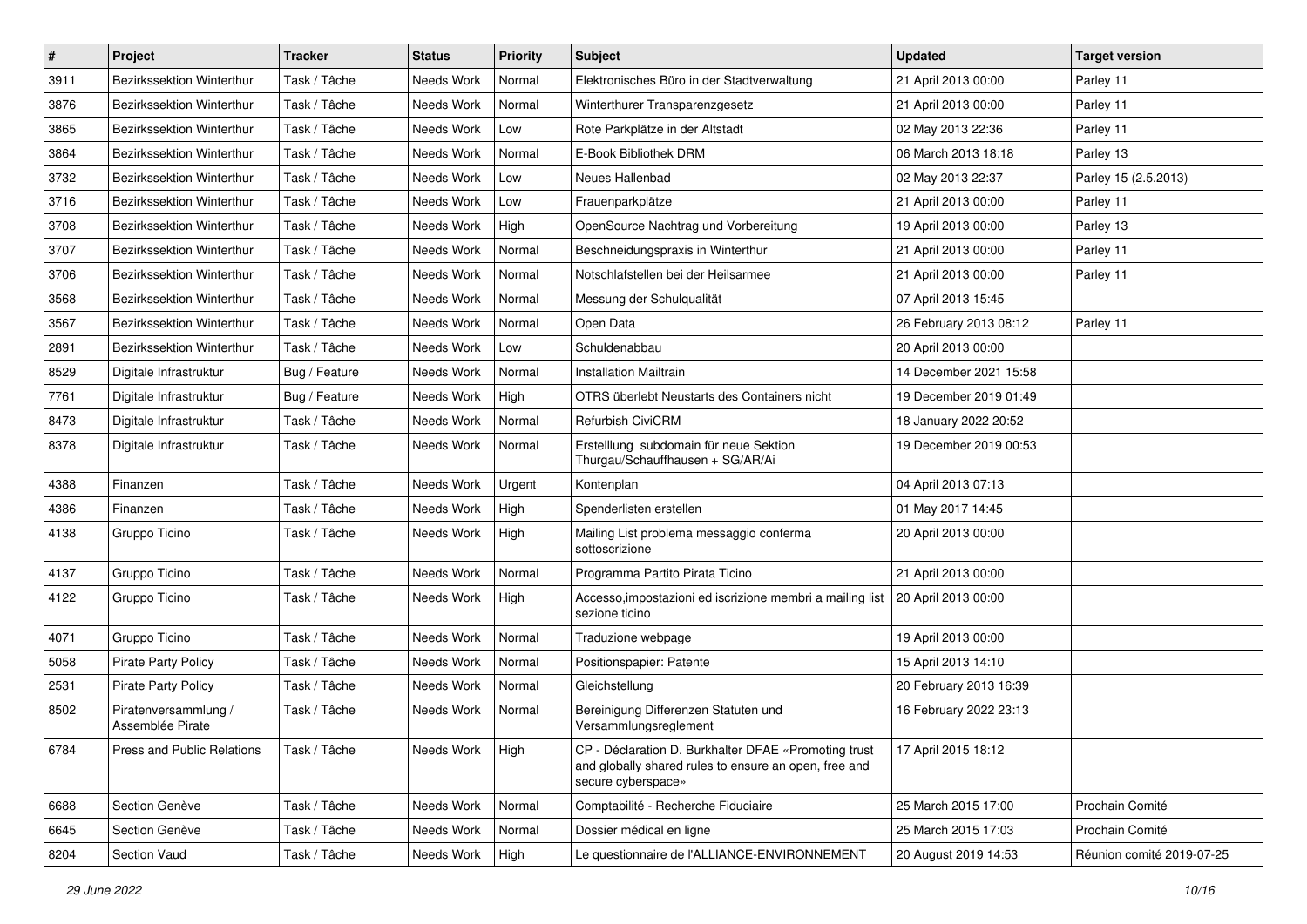| $\pmb{\#}$ | Project                                   | <b>Tracker</b>      | <b>Status</b> | <b>Priority</b> | <b>Subject</b>                                                | <b>Updated</b>          | <b>Target version</b>     |
|------------|-------------------------------------------|---------------------|---------------|-----------------|---------------------------------------------------------------|-------------------------|---------------------------|
| 8203       | Section Vaud                              | Task / Tâche        | Needs Work    | High            | Le questionnaire de la société vaudoise de médecine           | 20 August 2019 14:52    | Réunion comité 2019-07-25 |
| 7977       | Section Vaud                              | Task / Tâche        | Needs Work    | Normal          | Téléchargement légal: cadre particulier et exeptions          | 01 November 2018 20:44  | Séance de comité 18-44    |
| 8430       | Sektion beider Basel                      | Task / Tâche        | Needs Work    | Normal          | Lagerort und Materialbestand der PPBB                         | 02 October 2020 00:08   |                           |
| 7002       | Sektion beider Basel                      | Task / Tâche        | Needs Work    | Normal          | Für ein lebendiges Basel                                      | 02 October 2020 00:23   |                           |
| 5043       | <b>Sektion beider Basel</b>               | Task / Tâche        | Needs Work    | Normal          | Aufgaben Stadtentwicklungspositionspapier                     | 12 February 2015 19:22  |                           |
| 5041       | Sektion beider Basel                      | Task / Tâche        | Needs Work    | Low             | Parlaments-Daten automatisch abgreifen lassen                 | 23 April 2015 18:59     |                           |
| 8312       | Sektion Bern                              | Task / Tâche        | Needs Work    | Normal          | Rückzahlung des Darlehens an die PPS                          | 09 September 2019 21:26 |                           |
| 8310       | Sektion Bern                              | Task / Tâche        | Needs Work    | Normal          | Wahlkampfbudget / Bezahlung Wahlkampfleiter PPS<br>und Budget | 09 September 2019 21:06 |                           |
| 4040       | Sektion St. Gallen und beide<br>Appenzell | Task / Tâche        | Needs Work    | Normal          | Tischwimpel für Stammtisch                                    | 10 June 2014 20:00      |                           |
| 6276       | Sektion St. Gallen und beide<br>Appenzell | Todo / A Faire      | Needs Work    | Normal          | Konsequenzen aus Beschlüssen der nationalen PV                | 30 July 2014 15:33      |                           |
| 5699       | Sektion St. Gallen und beide<br>Appenzell | Todo / A Faire      | Needs Work    | Normal          | Krypto-Party                                                  | 30 July 2014 15:32      | Vorstand 2014-07-30       |
| 4645       | Sektion St. Gallen und beide<br>Appenzell | Todo / A Faire      | Needs Work    | Normal          | Piratenspiel                                                  | 21 October 2013 14:49   |                           |
| 4644       | Sektion St. Gallen und beide<br>Appenzell | Todo / A Faire      | Needs Work    | Normal          | PiratenSG App entwickeln                                      | 21 October 2013 14:49   |                           |
| 4537       | Sektion St. Gallen und beide<br>Appenzell | Todo / A Faire      | Needs Work    | Normal          | Spenden veröffentlichen                                       | 09 February 2013 10:47  |                           |
| 4529       | Sektion St. Gallen und beide<br>Appenzell | Todo / A Faire      | Needs Work    | Normal          | Dauerticket: Wahlen- / Abstimmungsparolen                     | 09 May 2014 18:35       |                           |
| 4290       | Sektion St. Gallen und beide<br>Appenzell | Todo / A Faire      | Needs Work    | Normal          | Dauerticket Strategie/Ziele                                   | 10 June 2014 19:55      | Vorstand next             |
| 4193       | Sektion St. Gallen und beide<br>Appenzell | Todo / A Faire      | Needs Work    | High            | Dauerticket Flaschenpost                                      | 09 May 2014 18:35       |                           |
| 3146       | Sektion St. Gallen und beide<br>Appenzell | Todo / A Faire      | Needs Work    | Normal          | Jugendparlament - Workshop Vorschläge                         | 07 May 2014 20:22       |                           |
| 3077       | Sektion St. Gallen und beide<br>Appenzell | Todo / A Faire      | Needs Work    | Normal          | Allgemeiner Flyer - Piraten SG AR Al                          | 07 May 2014 15:12       |                           |
| 5050       | Sektion Wallis / section<br>valaisan      | Information / Varia | Needs Work    | Normal          | Wiki: Wahlsysteme                                             | 20 August 2017 08:57    | GV2017                    |
| 5870       | Sektion Wallis / section<br>valaisan      | Task / Tâche        | Needs Work    | Normal          | Opendata.admin.ch                                             | 20 August 2017 08:31    | GV2017                    |
| 5444       | Sektion Wallis / section<br>valaisan      | Task / Tâche        | Needs Work    | Low             | Welcome/Austrittsmail automatisieren                          | 20 August 2017 08:56    | GV2017                    |
| 4639       | Sektion Wallis / section<br>valaisan      | Task / Tâche        | Needs Work    | Normal          | pi-Vote Sektionsabstimmungen                                  | 07 July 2014 20:30      |                           |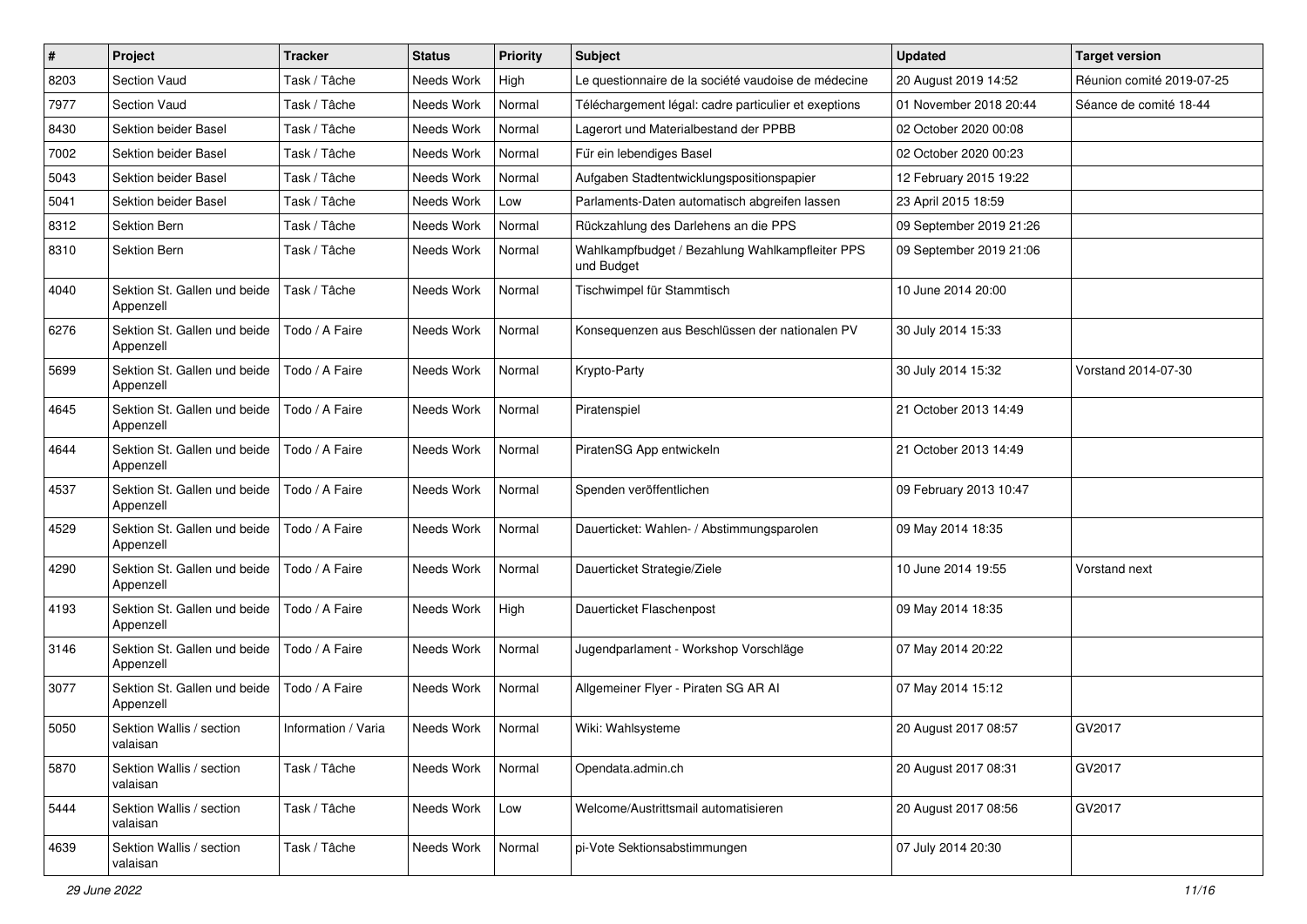| #    | Project                              | <b>Tracker</b> | <b>Status</b> | <b>Priority</b> | <b>Subject</b>                                                                                                                                                                                                                                   | <b>Updated</b>          | <b>Target version</b>         |
|------|--------------------------------------|----------------|---------------|-----------------|--------------------------------------------------------------------------------------------------------------------------------------------------------------------------------------------------------------------------------------------------|-------------------------|-------------------------------|
| 4615 | Sektion Wallis / section<br>valaisan | Task / Tâche   | Needs Work    | Normal          | Stv. Schatzmeister                                                                                                                                                                                                                               | 03 September 2014 19:58 |                               |
| 8058 | Sektion Zürich                       | Task / Tâche   | Needs Work    | Normal          | Neue Statuten auf Website publizieren                                                                                                                                                                                                            | 02 April 2019 14:38     |                               |
| 6597 | Sektion Zürich                       | Task / Tâche   | Needs Work    | Normal          | Wegen Gratis-Plakatstellen anfragen                                                                                                                                                                                                              | 04 May 2019 19:49       |                               |
| 8444 | Vorstand - Comité PPS                | Task / Tâche   | Needs Work    | High            | Fehlende Mitgliederbeiträge für die Sektion PPBB                                                                                                                                                                                                 | 29 October 2020 16:58   |                               |
| 8024 | Vorstand - Comité PPS                | Task / Tâche   | Needs Work    | Low             | Verantwortliche & Zugriffsrechte                                                                                                                                                                                                                 | 01 October 2020 23:07   |                               |
| 8518 | AG Vernehmlassungen                  | Task / Tâche   | Done          | Normal          | Vernehmlassung 2021/96 Teilrevisionen vier<br>Ausführungserlasse des BÜPF (VÜPF, GebV-ÜPF,<br>VD-ÜPF, VVS-ÜPF)                                                                                                                                   | 21 May 2022 15:03       |                               |
| 2800 | Bezirkssektion Winterthur            | Task / Tâche   | Done          | Low             | Vorstoss: Verantwortung im Polizeiberuf                                                                                                                                                                                                          | 04 May 2013 22:59       | Parley 3                      |
| 8545 | Digitale Infrastruktur               | Bug / Feature  | Done          | Normal          | Überprüfung Funktionalität Mitglieder-Kontaktformular<br><b>FR</b>                                                                                                                                                                               | 03 April 2022 23:04     |                               |
| 6787 | <b>Pirate Party Policy</b>           | Task / Tâche   | Done          | Normal          | Révision totale de la loi fédérale sur l'analyse génétique<br>humaine (LAGH) - Totalrevision des Bundesgesetzes<br>über genetische Untersuchungen beim Menschen<br>(GUMG)                                                                        | 27 May 2015 06:55       |                               |
| 6727 | <b>Pirate Party Policy</b>           | Task / Tâche   | Done          | Normal          | Rédaction de la réponse de la consultation                                                                                                                                                                                                       | 08 April 2015 09:17     |                               |
| 6726 | <b>Pirate Party Policy</b>           | Task / Tâche   | Done          | Normal          | Consultation FINMA - LBA / GvW                                                                                                                                                                                                                   | 08 April 2015 09:18     |                               |
| 6390 | <b>Pirate Party Policy</b>           | Task / Tâche   | Done          | Normal          | Vernehmlassung: Geldspielgesetz / Consultation : Loi<br>sur les jeux d'argent                                                                                                                                                                    | 08 April 2015 09:18     |                               |
| 6222 | <b>Pirate Party Policy</b>           | Task / Tâche   | Done          | Normal          | Développement argumentaires votations populaire 18<br>mai - Entwicklung Argumentationshilfe Themen<br>Volksabstimmung 18. Mai                                                                                                                    | 27 November 2019 21:23  |                               |
| 6206 | <b>Pirate Party Policy</b>           | Task / Tâche   | Done          | Normal          | Consultation "Modification loi fédérale sur les systèmes<br>d'information de la Confédération dans le domaine du<br>sport (LSIS)" - Vernehmlassung "Änderung<br>Bundesgesetz über die Informationssysteme des<br>Bundes im Bereich Sport (IBSG)" | 08 April 2015 09:26     |                               |
| 5637 | <b>Pirate Party Policy</b>           | Task / Tâche   | Done          | Normal          | Korrektur der Uebersetzung der Identite                                                                                                                                                                                                          | 22 March 2014 17:28     |                               |
| 4941 | <b>Pirate Party Policy</b>           | Task / Tâche   | Done          | Normal          | prostitution                                                                                                                                                                                                                                     | 30 September 2013 19:23 |                               |
| 6748 | Press and Public Relations           | Task / Tâche   | Done          | Urgent          | PR - Bund niederlässt wieder IT Security!                                                                                                                                                                                                        | 02 April 2015 12:03     |                               |
| 6677 | Section Genève                       | Task / Tâche   | Done          | Normal          | Préparation prochaine AG                                                                                                                                                                                                                         | 19 October 2015 17:06   | Prochain Comité               |
| 6676 | Section Genève                       | Task / Tâche   | Done          | Normal          | Préparation éléction national                                                                                                                                                                                                                    | 27 June 2016 09:53      | Prochain Comité               |
| 8120 | Section Vaud                         | Task / Tâche   | Done          | Normal          | Préparation de notre voyage à Olten le 23 juin 2019                                                                                                                                                                                              | 03 August 2019 20:59    | Réunion comité 2019-06-13     |
| 8033 | Section Vaud                         | Task / Tâche   | Done          | Normal          | Faire liste du matériel de campagne                                                                                                                                                                                                              | 03 August 2019 20:59    | Réunion comité 2019-02-21     |
| 7976 | Section Vaud                         | Task / Tâche   | Done          | Normal          | Sondage Politiciennes.ch                                                                                                                                                                                                                         | 01 November 2018 20:43  | Séance de comité 18-44        |
| 7527 | Section Vaud                         | Task / Tâche   | Done          | High            | Prise de possition sur le référendum vaudois sur la<br>mendicité                                                                                                                                                                                 | 03 August 2019 12:57    | Réunion de Comité - 3.11.2016 |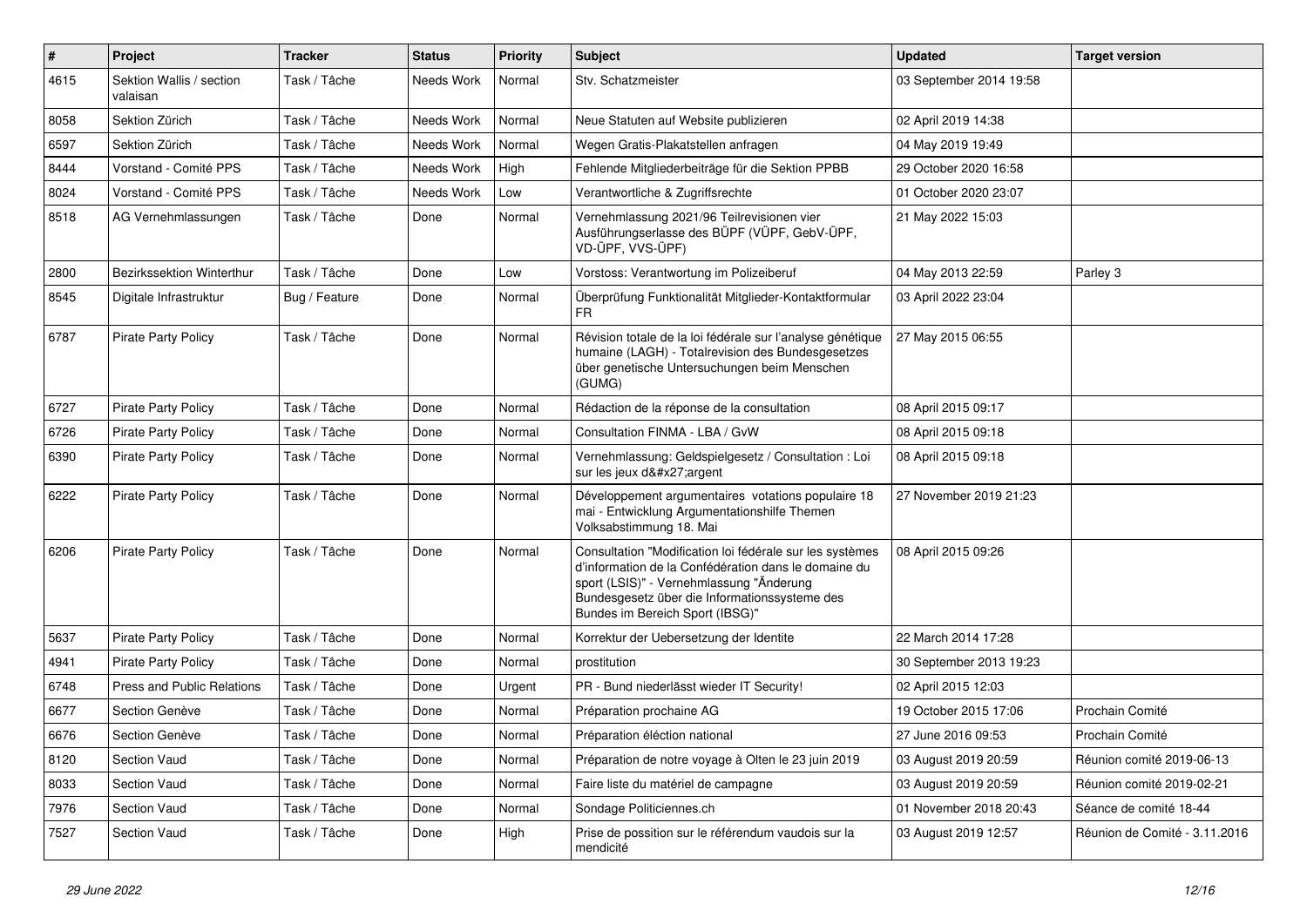| $\sharp$ | <b>Project</b>                            | <b>Tracker</b> | <b>Status</b> | <b>Priority</b> | <b>Subject</b>                                                                                    | <b>Updated</b>          | <b>Target version</b>                |
|----------|-------------------------------------------|----------------|---------------|-----------------|---------------------------------------------------------------------------------------------------|-------------------------|--------------------------------------|
| 7470     | Section Vaud                              | Task / Tâche   | Done          | Normal          | Creation des stands                                                                               | 13 June 2019 15:55      |                                      |
| 7468     | Section Vaud                              | Task / Tâche   | Done          | Normal          | Elections communales 2016 et EF 2015 - finances<br>factures ouvertes - point de sitation          | 19 April 2019 15:10     | Réunion de Comité - 25.08.2016       |
| 7467     | Section Vaud                              | Task / Tâche   | Done          | Normal          | Formation média                                                                                   | 13 June 2019 15:54      | Réunion de Comité - 25.08.2016       |
| 7466     | <b>Section Vaud</b>                       | Task / Tâche   | Done          | Normal          | Préparation Elections cantonales - désignation de<br>candidats - alliance - etc                   | 13 June 2019 15:54      | Réunion de Comité - 25.08.2016       |
| 7463     | Section Vaud                              | Task / Tâche   | Done          | Normal          | Conférence-débats 2e partie 2016                                                                  | 19 April 2019 15:11     | Réunion de Comité - 6.10.2016        |
| 7462     | <b>Section Vaud</b>                       | Task / Tâche   | Done          | Normal          | Camnpagne Référendum LRens                                                                        | 16 May 2019 16:35       | Réunion de Comité - 25.08.2016       |
| 7341     | Section Vaud                              | Task / Tâche   | Done          | Urgent          | Publipostage de formulaire Iscpt                                                                  | 19 April 2019 15:12     | Réunion de comité - 9 juin 2016      |
| 7270     | <b>Section Vaud</b>                       | Task / Tâche   | Done          | Normal          | Rédaction et diffusion de la newsletter du PPVD pour le<br>mois d'avril                           | 20 April 2016 09:19     | Réunion de comité - 28 avril<br>2016 |
| 7269     | <b>Section Vaud</b>                       | Task / Tâche   | Done          | Normal          | Travaux sur la vision pirate du développement<br>communal                                         | 07 May 2018 13:02       | Réunion de comité - 28 avril<br>2016 |
| 7264     | Section Vaud                              | Task / Tâche   | Done          | Normal          | Tri des propositions par collectivité impactée                                                    | 15 April 2016 15:30     | Réunion de comité - 14 avril<br>2016 |
| 7262     | <b>Section Vaud</b>                       | Task / Tâche   | Done          | Normal          | Révision du programme du PPVD                                                                     | 07 May 2018 13:02       | Réunion de comité - 14 avril<br>2016 |
| 7236     | Section Vaud                              | Task / Tâche   | Done          | Normal          | Organisation de la campagne référendaire LSCPT                                                    | 07 May 2018 12:58       | Réunion de comité - 31 mars<br>2016  |
| 7195     | <b>Section Vaud</b>                       | Task / Tâche   | Done          | Normal          | Révision de statuts du PPVD                                                                       | 03 August 2019 09:48    | Réunion de comité - 28 avril<br>2016 |
| 7179     | Section Vaud                              | Task / Tâche   | Done          | Urgent          | URGENT débat pour la RIE3                                                                         | 10 March 2016 00:16     |                                      |
| 7140     | <b>Section Vaud</b>                       | Task / Tâche   | Done          | Normal          | Approbation et signature du PV de l'AG par les<br>membres du comité ainsi que les statuts du PPVD | 08 September 2019 06:41 | Réunion de comité - 31 mars<br>2016  |
| 4729     | Sektion St. Gallen und beide<br>Appenzell | Task / Tâche   | Done          | Normal          | SSH key für LQFB server                                                                           | 10 June 2014 19:50      |                                      |
| 3251     | Sektion St. Gallen und beide<br>Appenzell | Task / Tâche   | Done          | Low             | <b>Statistik Skript</b>                                                                           | 10 June 2014 20:06      |                                      |
| 3033     | Sektion St. Gallen und beide<br>Appenzell | Task / Tâche   | Done          | Normal          | Liquid Feedback                                                                                   | 10 June 2014 20:10      |                                      |
| 6406     | Sektion St. Gallen und beide<br>Appenzell | Todo / A Faire | Done          | Normal          | Kontaktdaten etc an Vorstand CH senden                                                            | 10 June 2014 19:26      | Vorstand 2014-06-101                 |
| 6391     | Sektion St. Gallen und beide<br>Appenzell | Todo / A Faire | Done          | Urgent          | Kreisrichterkandidat suchen                                                                       | 10 June 2014 19:25      | Vorstand 2014-06-101                 |
| 5640     | Sektion St. Gallen und beide<br>Appenzell | Todo / A Faire | Done          | Normal          | Mehr Kommunikationssicherheit                                                                     | 10 June 2014 13:53      |                                      |
| 5022     | Sektion St. Gallen und beide<br>Appenzell | Todo / A Faire | Done          | Normal          | Mandatsabgabe                                                                                     | 10 June 2014 19:49      |                                      |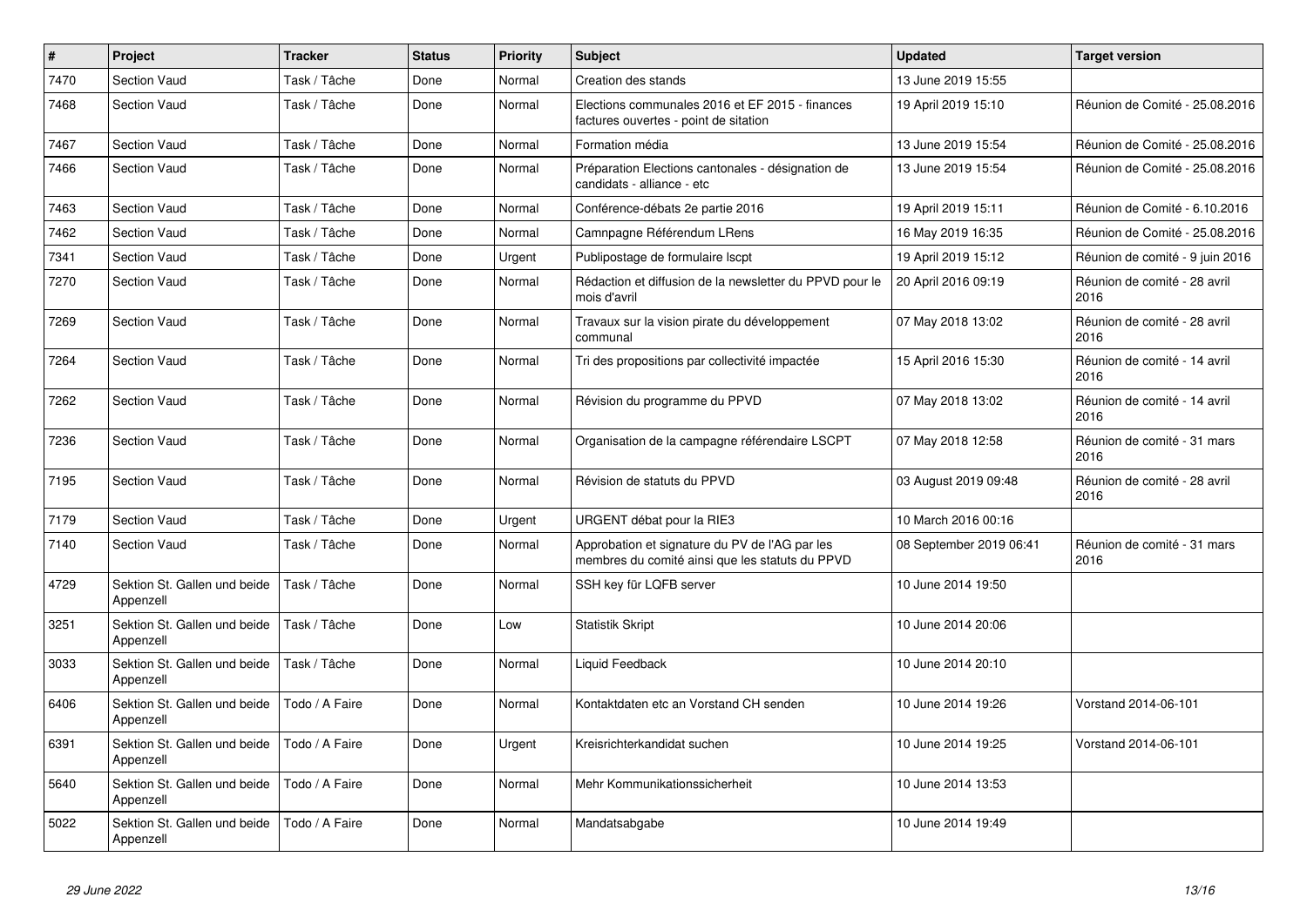| $\pmb{\#}$ | Project                                   | <b>Tracker</b> | <b>Status</b>            | <b>Priority</b> | Subject                                                                                                         | <b>Updated</b>         | <b>Target version</b>                                         |
|------------|-------------------------------------------|----------------|--------------------------|-----------------|-----------------------------------------------------------------------------------------------------------------|------------------------|---------------------------------------------------------------|
| 4339       | Sektion St. Gallen und beide<br>Appenzell | Todo / A Faire | Done                     | Normal          | Überarbeitung der Statuten                                                                                      | 09 May 2014 18:35      |                                                               |
| 3314       | Sektion St. Gallen und beide<br>Appenzell | Todo / A Faire | Done                     | Normal          | Veranstaltung für Neumitglieder                                                                                 | 10 June 2014 20:02     |                                                               |
| 7089       | Sektion Wallis / section<br>valaisan      | Task / Tâche   | Done                     | Normal          | Anfragen an Standesämtern                                                                                       | 02 March 2016 09:56    |                                                               |
| 5275       | Sektion Wallis / section<br>valaisan      | Task / Tâche   | Done                     | Normal          | Stellungnahme zum Schulgesetz                                                                                   | 20 August 2017 08:57   |                                                               |
| 4893       | Sektion Wallis / section<br>valaisan      | Task / Tâche   | Done                     | Normal          | Pflichtenheft Vorstand (2)                                                                                      | 13 December 2014 10:14 |                                                               |
| 5291       | Stadtsektion Zürich                       | Task / Tâche   | Done                     | Normal          | Festlegen von Terminen für die PV                                                                               | 03 October 2013 20:15  | Stammtisch 27.05.2013                                         |
| 8467       | Vorstand - Comité PPS                     | Task / Tâche   | Done                     | Urgent          | Vernehmlassung zum Bundesgesetz über den Einsatz<br>elektronischer Mittel zur Erfüllung von<br>Behördenaufgaben | 25 March 2021 22:38    |                                                               |
| 8351       | Vorstand - Comité PPS                     | Task / Tâche   | Done                     | Normal          | Newsletter                                                                                                      | 25 May 2020 19:24      | Vorstandssitzung 2019 11 25                                   |
| 7987       | Vorstand - Comité PPS                     | Task / Tâche   | Done                     | Normal          | Kommunikationskonzept                                                                                           | 03 February 2020 19:12 | Vorstandssitzung 2019 05 27                                   |
| 4064       | Bezirkssektion Winterthur                 | Task / Tâche   | Needs<br>Feedback        | Normal          | Liquid Feedback für die Stadt Winterthur                                                                        | 07 April 2013 15:34    | Parley 15 (2.5.2013)                                          |
| 8553       | Digitale Infrastruktur                    | Bug / Feature  | Needs<br>Feedback        | Urgent          | Newsletterversand Members-CiviCRM<br>hängt/unzureichende Zustellquote                                           | 03 April 2022 23:06    |                                                               |
| 8489       | Digitale Infrastruktur                    | Bug / Feature  | Needs<br>Feedback        | Normal          | Zahlungs API                                                                                                    | 10 February 2022 16:50 |                                                               |
| 8396       | Digitale Infrastruktur                    | Bug / Feature  | Needs<br>Feedback        | Low             | Alte Redmine Projekte nicht mehr im Archiv aufgelistet                                                          | 12 February 2020 02:04 |                                                               |
| 7833       | Digitale Infrastruktur                    | Bug / Feature  | Needs<br>Feedback        | High            | Agenda der Website zeigt Termine nicht an & teilweise<br>mit schlechter Darstellung                             | 29 March 2018 12:32    |                                                               |
| 8422       | Digitale Infrastruktur                    | Task / Tâche   | Needs<br>Feedback        | High            | Civi Crm Funktionen extern geben                                                                                | 01 February 2022 02:19 |                                                               |
| 8108       | Digitale Infrastruktur                    | Task / Tâche   | <b>Needs</b><br>Feedback | Normal          | Hinterlegung Druckvorlagen                                                                                      | 10 February 2022 16:00 |                                                               |
| 7868       | Digitale Infrastruktur                    | Task / Tâche   | Needs<br>Feedback        | Normal          | Mailverteiler für die PPS Ticino erstellen                                                                      | 19 December 2019 01:40 |                                                               |
| 6414       | Sektion St. Gallen und beide<br>Appenzell | Todo / A Faire | Needs<br>Feedback        | High            | Kantonsratswahlen                                                                                               | 30 July 2014 15:28     | Vorstand 2014-07-30                                           |
| 6402       | Sektion St. Gallen und beide<br>Appenzell | Todo / A Faire | Needs<br>Feedback        | Normal          | Rechte organisieren                                                                                             | 30 July 2014 19:23     |                                                               |
| 6311       | Sektion Wallis / section<br>valaisan      | Task / Tâche   | Needs<br>Feedback        | Normal          | Videoüberachung Brig: Umstellung der Webseite                                                                   | 20 August 2017 08:55   | Existierende/Funktionierende<br>Datenschutz- und GIDA Behörde |
| 6021       | Sektion Wallis / section<br>valaisan      | Task / Tâche   | Needs<br>Feedback        | Normal          | Amtsblatt Wallis: Öffentlich und Gratis                                                                         | 20 August 2017 08:34   | Existierende/Funktionierende<br>Datenschutz- und GIDA Behörde |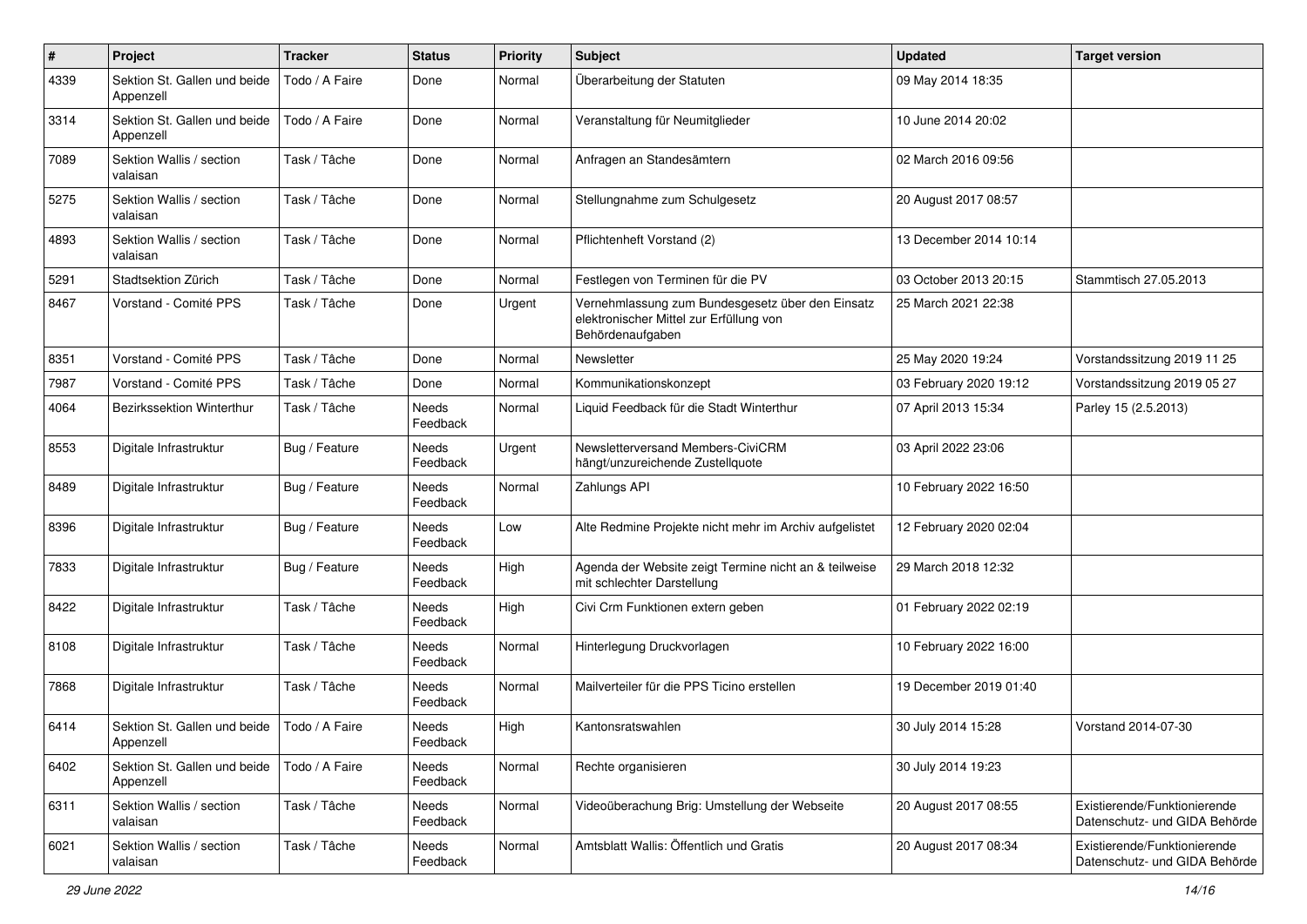| $\pmb{\#}$ | Project                                   | <b>Tracker</b>      | <b>Status</b>        | <b>Priority</b> | <b>Subject</b>                                                    | <b>Updated</b>         | <b>Target version</b>                                         |
|------------|-------------------------------------------|---------------------|----------------------|-----------------|-------------------------------------------------------------------|------------------------|---------------------------------------------------------------|
| 5430       | Sektion Wallis / section<br>valaisan      | Task / Tâche        | Needs<br>Feedback    | Normal          | Einrichtung interne Mailingliste                                  | 20 August 2017 08:31   | GV2017                                                        |
| 5400       | Sektion Wallis / section<br>valaisan      | Task / Tâche        | Needs<br>Feedback    | Normal          | Dienststelle für Datenschutz und Öffentlichkeitsprinzip           | 20 April 2017 17:36    |                                                               |
| 4067       | Sektion Wallis / section<br>valaisan      | Task / Tâche        | Needs<br>Feedback    | Normal          | Wildtierkameras im Wallis                                         | 20 August 2017 08:33   | Existierende/Funktionierende<br>Datenschutz- und GIDA Behörde |
| 8387       | Digitale Infrastruktur                    | Motion              | Tabled               | Normal          | Konzept E-Mail Adressen                                           | 16 February 2020 16:33 |                                                               |
| 8544       | Piratenversammlung /<br>Assemblée Pirate  | Motion              | Tabled               | Normal          | Bereinigung Differenzen Statuten und<br>Versammlungsreglement     | 19 March 2022 21:22    | PV 2022.2                                                     |
| 7160       | Section Vaud                              | Information / Varia | Tabled               | Normal          | Retour sur la réunion e débriefing de la RTS -<br>Campagne EF2016 | 03 August 2019 09:47   | Réunion de comité - 28 avril<br>2016                          |
| 6457       | Sektion St. Gallen und beide<br>Appenzell | Information / Varia | Tabled               | Normal          | Piratengrillen                                                    | 30 July 2014 16:21     |                                                               |
| 6520       | Sektion Wallis / section<br>valaisan      | Information / Varia | Tabled               | Normal          | Assemblée constituante                                            | 23 July 2015 16:03     |                                                               |
| 5873       | Sektion Wallis / section<br>valaisan      | Task / Tâche        | Tabled               | Normal          | Pi-Vote Zertifikate                                               | 20 August 2017 08:31   | GV2017                                                        |
| 8072       | Sektion Zürich                            | Information / Varia | Tabled               | Normal          | Listenverbindung PPZH Nationalratswahlen 2019                     | 28 May 2019 21:31      | Vorstandsitzung 2019-1                                        |
| 6178       | Pirate Party Policy                       | Information / Varia | Offen /<br>Incertain | Normal          | review april 2014                                                 | 04 March 2014 11:33    |                                                               |
| 6197       | Pirate Party Policy                       | Task / Tâche        | Offen /<br>Incertain | Normal          | Review currently running iniatives                                | 04 March 2014 12:38    |                                                               |
| 6186       | Pirate Party Policy                       | Task / Tâche        | Offen /<br>Incertain | Normal          | review decembre 2014                                              | 08 April 2015 09:26    |                                                               |
| 6185       | <b>Pirate Party Policy</b>                | Task / Tâche        | Offen /<br>Incertain | Normal          | review novembre 2014                                              | 08 April 2015 09:26    |                                                               |
| 6184       | <b>Pirate Party Policy</b>                | Task / Tâche        | Offen /<br>Incertain | Normal          | review octobre 2014                                               | 08 April 2015 09:26    |                                                               |
| 6183       | <b>Pirate Party Policy</b>                | Task / Tâche        | Offen /<br>Incertain | Normal          | review septembre 2014                                             | 08 April 2015 09:26    |                                                               |
| 6182       | <b>Pirate Party Policy</b>                | Task / Tâche        | Offen /<br>Incertain | Normal          | review august 2014                                                | 08 April 2015 09:26    |                                                               |
| 6181       | <b>Pirate Party Policy</b>                | Task / Tâche        | Offen /<br>Incertain | Normal          | review july 2014                                                  | 08 April 2015 09:26    |                                                               |
| 6180       | <b>Pirate Party Policy</b>                | Task / Tâche        | Offen /<br>Incertain | Normal          | review june 2014                                                  | 08 April 2015 09:26    |                                                               |
| 6179       | Pirate Party Policy                       | Task / Tâche        | Offen /<br>Incertain | Normal          | review may 2014                                                   | 08 April 2015 09:26    |                                                               |
| 6177       | Pirate Party Policy                       | Task / Tâche        | Offen /<br>Incertain | Normal          | Consultation process review                                       | 08 April 2015 09:26    |                                                               |